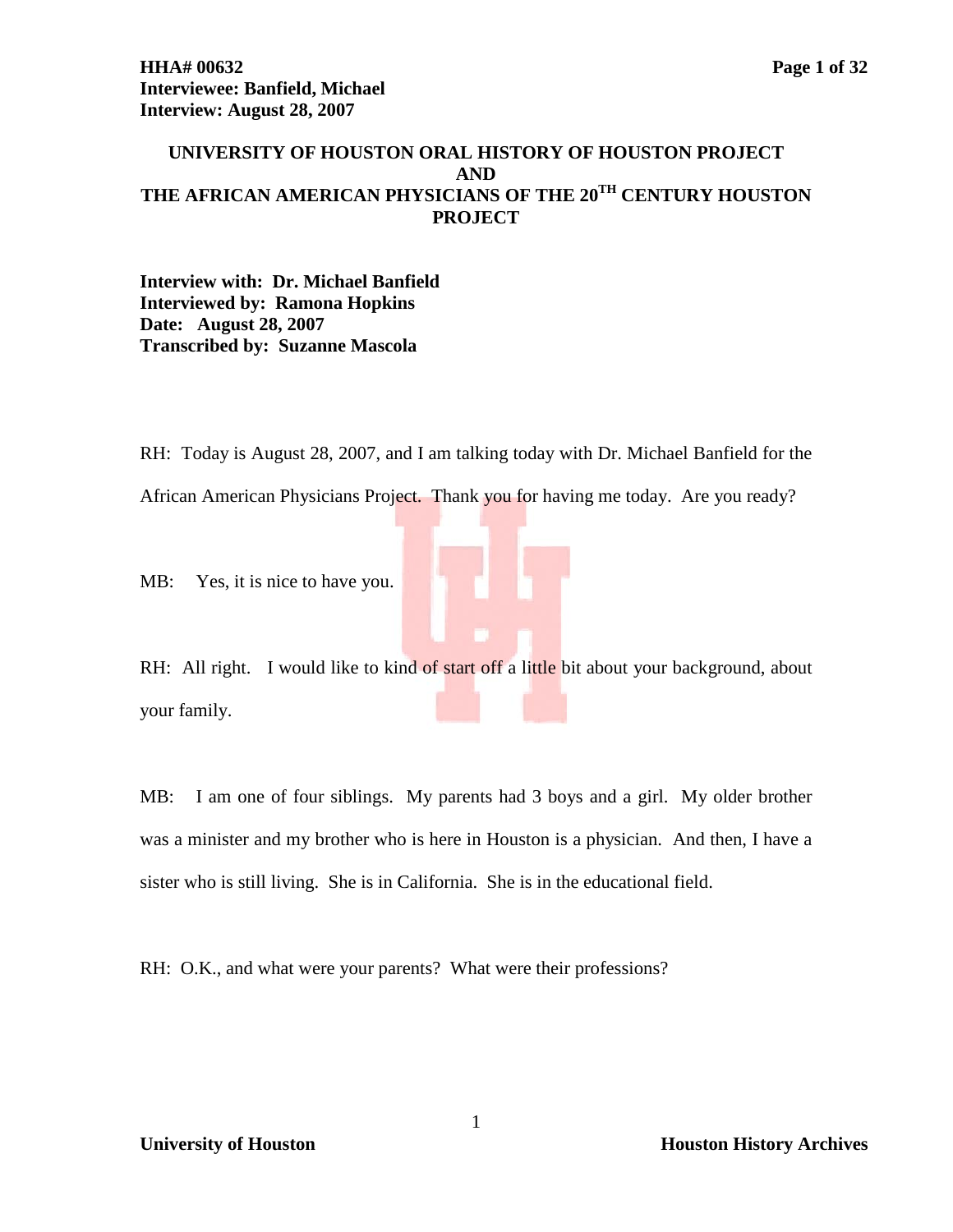## **HHA# 00632 Page 2 of 32 Interviewee: Banfield, Michael Interview: August 28, 2007**

MB: My father was a minister. His home is from Barbados. He came over here when he was in his 20s and lived to be 93. He passed in 1985. My mother was also from Barbados and she lived to be 99. She passed in 1996.

RH: Do you know what year that it was that they ended up coming from Barbados to America?

MB: All I can say is it is probably in the early 1920s or it might be the late teens, 1918, or early 1920s.

RH: O.K.

MB: He went to school over here.

RH: Where did he go to school?

MB: He went to school in New England. They called it Lancaster Junior College. Atlantic Union. Well, Lancaster, too, I think.

RH: O.K., and he went to school to . . .

MB: Ministry. Theologian.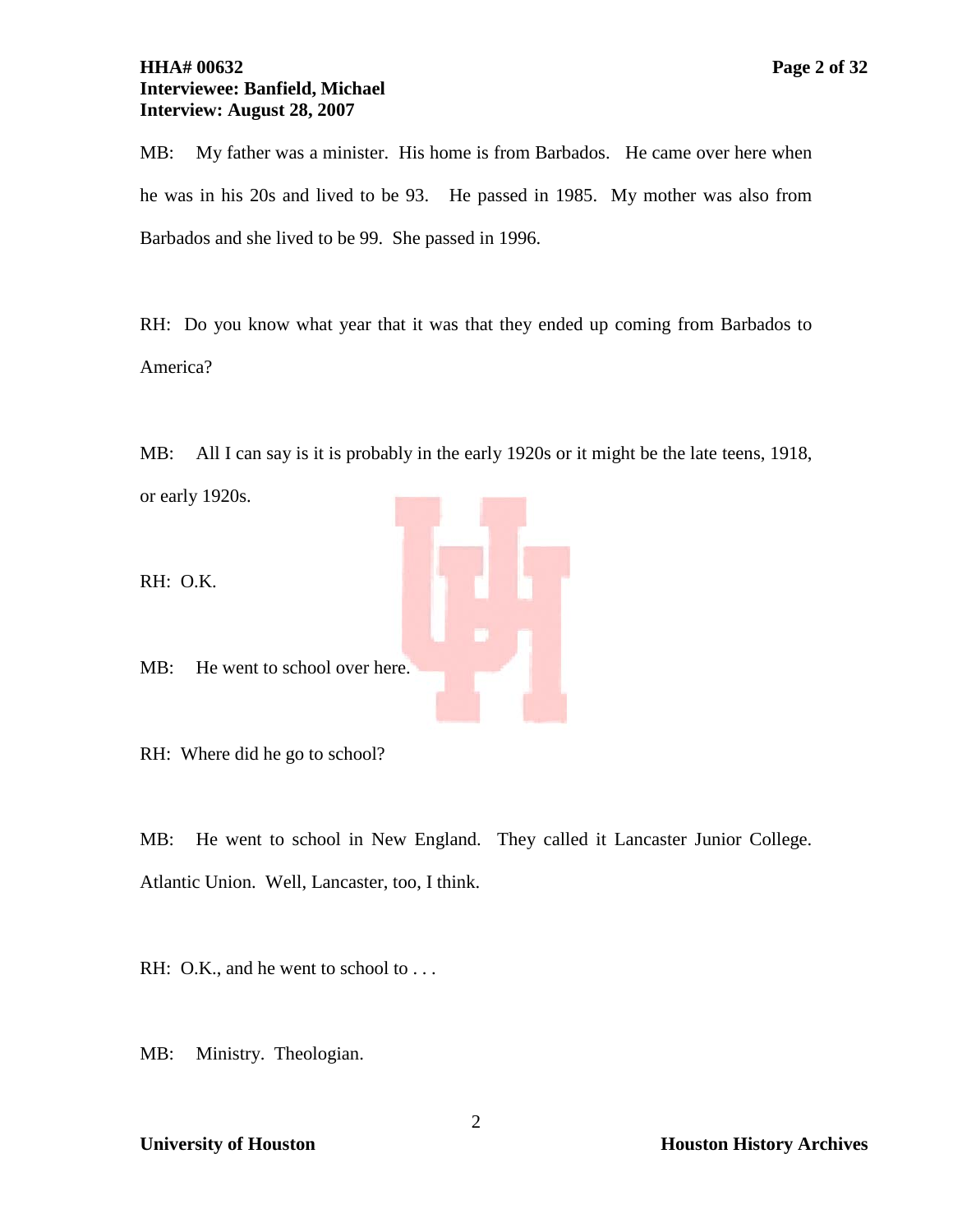RH: Do you know what made them decide to come to America?

MB: Well, you know, at that time, they had a missionary endeavor in the Islands just like they have other places and I am sure one of the missionaries that was on the Island encouraged him to come over and get an education over here, which was very good.

RH: All right. So, he came over to be able to go to school.

MB: Yes.

RH: Now, I understand that you lived for a while in Maryland? That was where you lived for a little while?

MB: Yes, I was born in Baltimore, Maryland.

RH: O.K., and then you ended up moving . . . your family moved to Ohio, is that correct?

MB: What happened is just . . . my father was a minister and in his denomination, they do get around. So, we left Maryland, we went to Ohio, and I was in my early teens or elementary school in Ohio, then we went to New Jersey and at the age of 13, I cannot say what happened, but I decided then I was going to be a doctor. We had no close family members or friends that were physicians and I cannot tell you how - it just dawned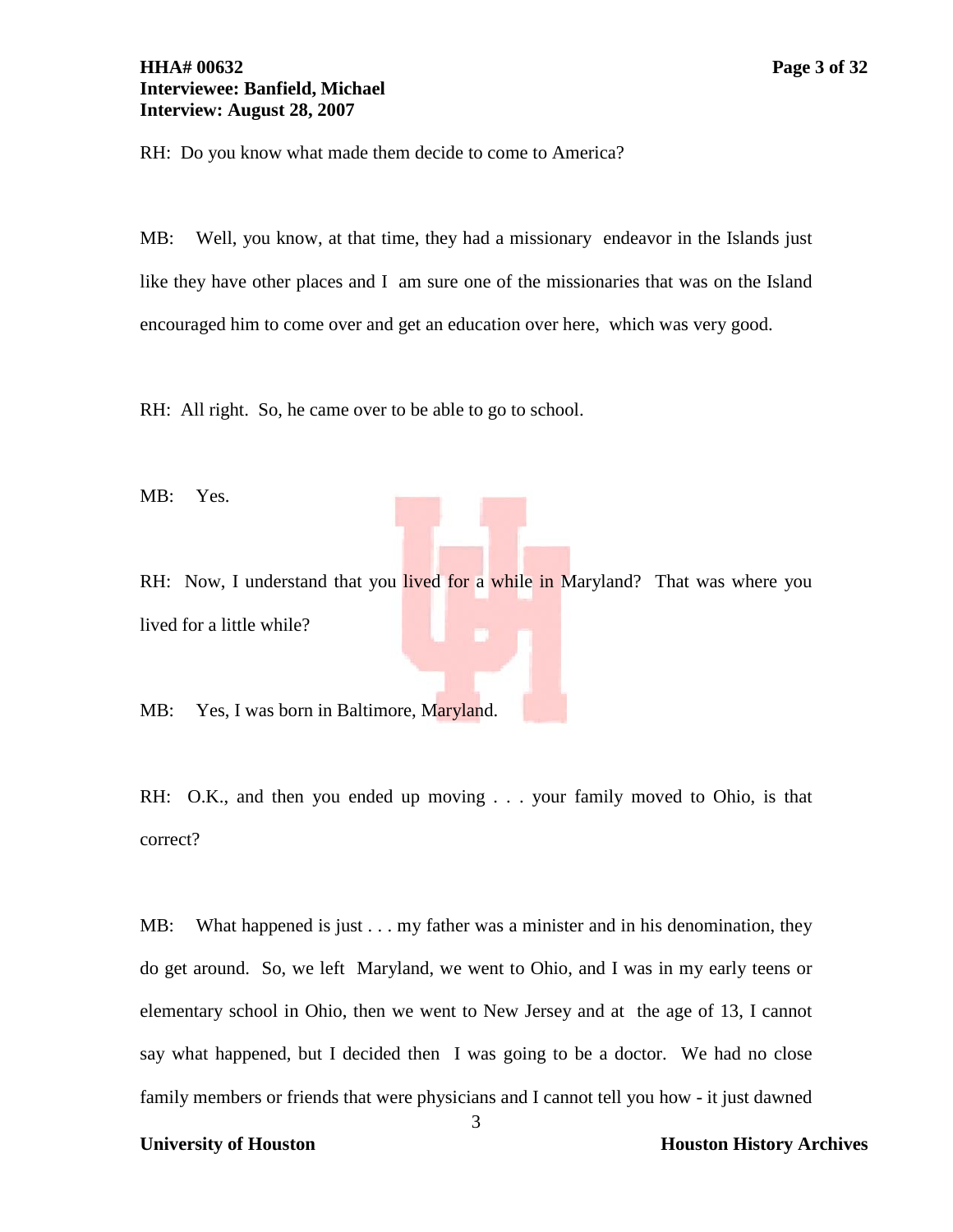on me that I wanted to be a doctor. And that is what happened and I stuck with that. In fact, my father asked me, "What are you going to do when you grow up?" And I told him. So, I was more or less telling him what I was going to do. If I went to school or college, he would ask me, "Where are you going to college?" I would tell him. You don't usually see that. So, I have been to a few colleges and I picked each one of them.

As I said, at that time, I was 13 years old when I decided to be a doctor. After finishing high school, I was 16. Now, this was during World War II in the latter part of the war and at the time of graduation, I knew it would not be long before I would be inducted into the service. So, at the age of 16, I decided I would to go college at Huntsville, Alabama, Oakwood College, and I spent one year there.

RH: O.K., and that was in Alabama you said?

MB: I did not live there. I went from Jersey there just for one year. My older brother attended that college in Alabama, so I guess that is what more or less . . . After leaving that college, I knew it would not be long before I went in the service. So, I was drafted and went in the service in February of 1945. This was a few months before the cease fire in Europe. I did end up in Germany and spent approximately 9 months to 1 year in Germany. When I came out of the service, this was in 1946, August of 1946, my whole goal was to finish my education and to go to med school. So, in August of 1946, I did not know exactly where I was going but I was familiar with Pennsylvania so I decided I would go to Temple University. At that time, I still had GI benefits but I wanted to reserve those benefits for later since I knew I would have some more undergrad in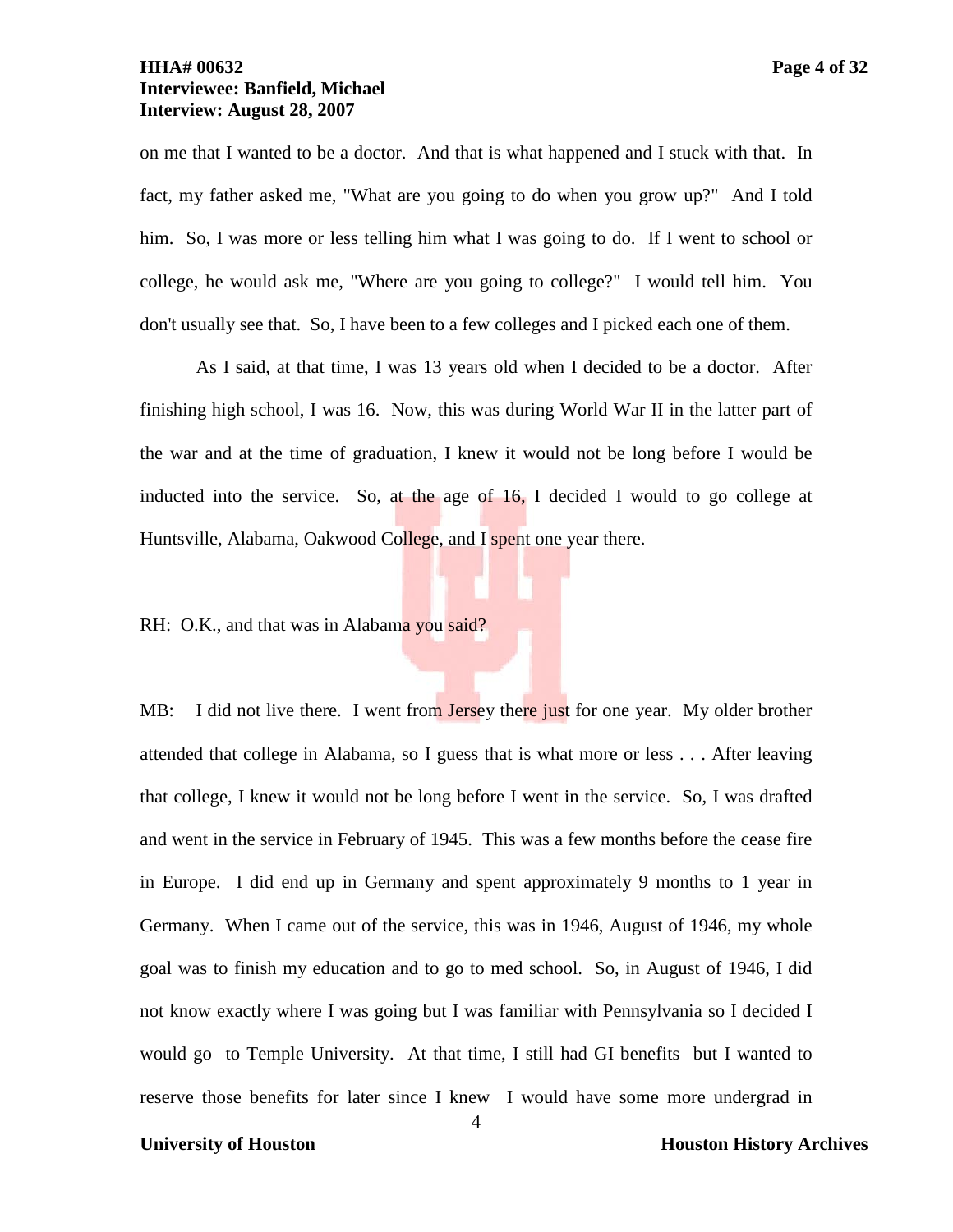### **HHA# 00632 Page 5 of 32 Interviewee: Banfield, Michael Interview: August 28, 2007**

medical school, so I spent one year at Temple University, more or less part-time. And at that time, I knew it might be a little more difficult to get into Temple than some of the other universities and I decided I would try to enroll at Howard University, which I did, and in 1947, I began my studies at Howard University. I received credit for my studies at Oakwood College and also at Temple University. I spent 2 years at Howard University and graduated in 1949 cum laude. I was able to get in medical school right away.

RH: Did you apply to just Howard or did you apply to a few places?

MB: At the time, from what I recall, I applied at Howard. I may have applied at Temple also, but I think it was just Howard at the time. Actually, for undergrad in 1949, we had the president, Harry Truman, to give us the graduation address.

RH: Oh, really?

MB: Yes. After finishing medical school in 1953, you get your invitations for different hospitals as far as internship, and at that time, I was not sure where I was going to do a residency but I knew I wanted to do a rotating internship. And checking over the list, I noticed LA County Hospital, which was one of the largest hospitals in the country, and I felt like they would offer me the better internship, but before leaving Washington, right after graduation, I went over to Maryland to take the medical board exam and I got my license for Maryland. Then, as soon as I was accepted at LA County, I got reciprocity. You had to have your license in that state when you are an intern in order to practice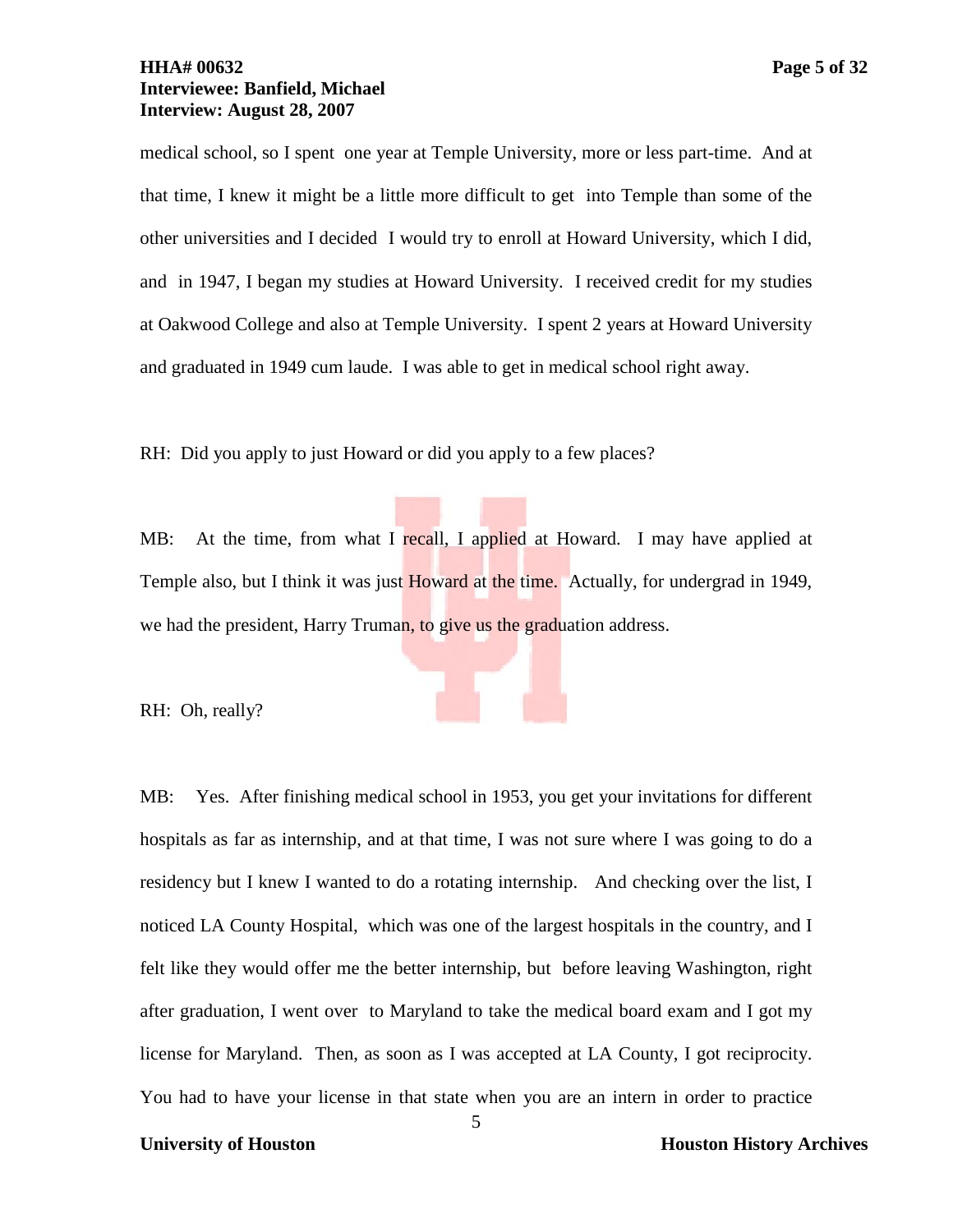# **HHA# 00632 Page 6 of 32 Interviewee: Banfield, Michael Interview: August 28, 2007**

medicine. So, I had reciprocity for Maryland, therefore, I had a California license. I was there from 1953 to 1954 and still at that time, I did not know exactly what I was going to do after internship or where I was going to go to practice. I received a call . . . my internship would be over in June, but I received a call in April from a pharmacist in Wharton, Texas. I had not the slightest idea . . . well, in fact, I knew where Texas was . . . but I said, "Wharton, Texas? How in the world did this man/pharmacist get my name?" And on the phone, he said, "There was a doctor here who has an office, he is from Texas, and he had an office all set up and had a very good practice and he got killed in an automobile accident on New Year's Eve." And apparently he knew that I was in the class after this particular physician and that is where he got my name. So, I told him over the phone, "I don't know about that. I will have to think about it." One month later, the pharmacist showed up in person and we had a little discussion and he made it sound so inviting. And I was so broke and in debt that I said, maybe I need to do something like this.

So, when I finished my internship in 1954, I had my train ticket to go back to Pennsylvania where my parents were living and I said, it wouldn't hurt to stop through Houston and go to Wharton which was 50 miles from here. So, I rented a car and went to Wharton, went to this little office - the pharmacist was there - and there were about 10 patients around waiting there at the office. I could not believe it. One or two of them were more or less sticking out and there was also a nurse there, and this nurse had been there for the previous doctor. In fact, it was his sister. And I looked, and I just could not believe it. The pharmacist said, and I can understand why the pharmacist was anxious to have a doctor there, he said, "Well, you don't have any transportation, do you?" I said,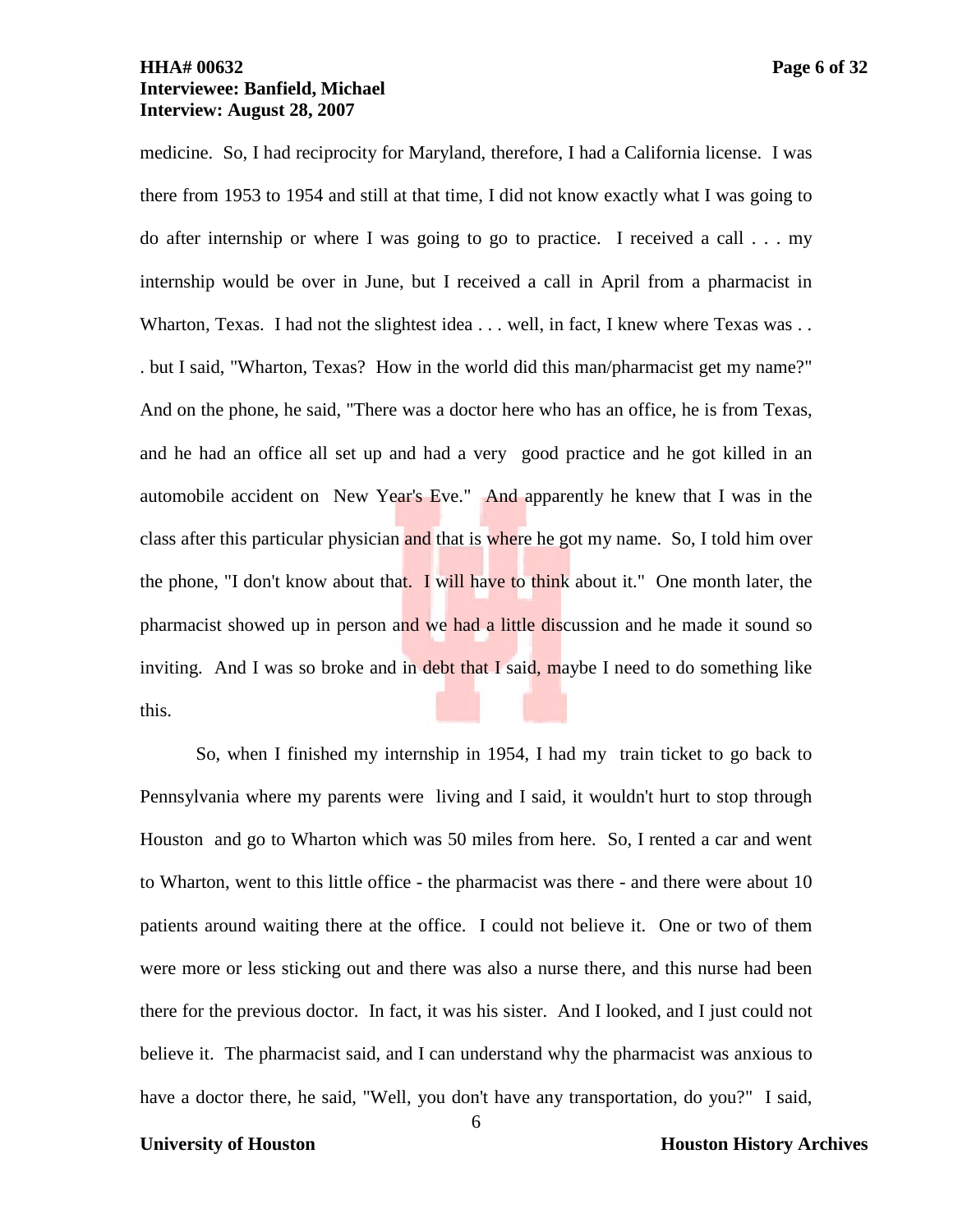# **HHA# 00632 Page 7 of 32 Interviewee: Banfield, Michael Interview: August 28, 2007**

"No, I don't. I don't have any money." He said, "I will get you a car." I said to myself, I didn't tell him, no you won't. I am here in Texas. I don't know what is going to happen. So, he said, "Why don't you just go by the bank and you will be able to get a loan." And I thought about it. I went by the bank and sure enough, they were ready t loan me the money. Do you know, I bought that car, a 1954 brand new Oldsmobile, I cashed in my train ticket, I drove to Pennsylvania in that car and when I got to Pennsylvania at home, I said, "Now, you know I have to go back to Texas. I have this car!" So, I drove back to Texas and I started practicing in Wharton.

At that time, it was a practice in a rural area, as you know, in Wharton. They had two small hospitals there. But being African American, I was not allowed to practice in those hospitals, so I had to do my work out of the office. That included delivering babies. I had a little room there I used for labor. So, I would try to encourage the patients to come to the office for me to deliver them rather than deliver at home, although I did deliver quite a few at home. Fortunately, I had no problems and, on one or two cases, I did have to get the patient or rush the patient to the hospital, and everything worked out fine. There was also an x-ray machine in my office, so I was able to take xrays and I took care of fractures and minor surgery and things of that nature.

After one year, I said, well, it is pretty difficult. It is not the best circumstance to have to practice without having a hospital available - not just to visit patients but to take care of patients. So, I had a Maryland license, I had a California license and I had a Texas license, and I decided to come to Houston because when I was in Wharton, I would travel back and forth to Houston and I had met a few colleagues here in Houston. To tell you the truth, when I got that car and was traveling one day on the highway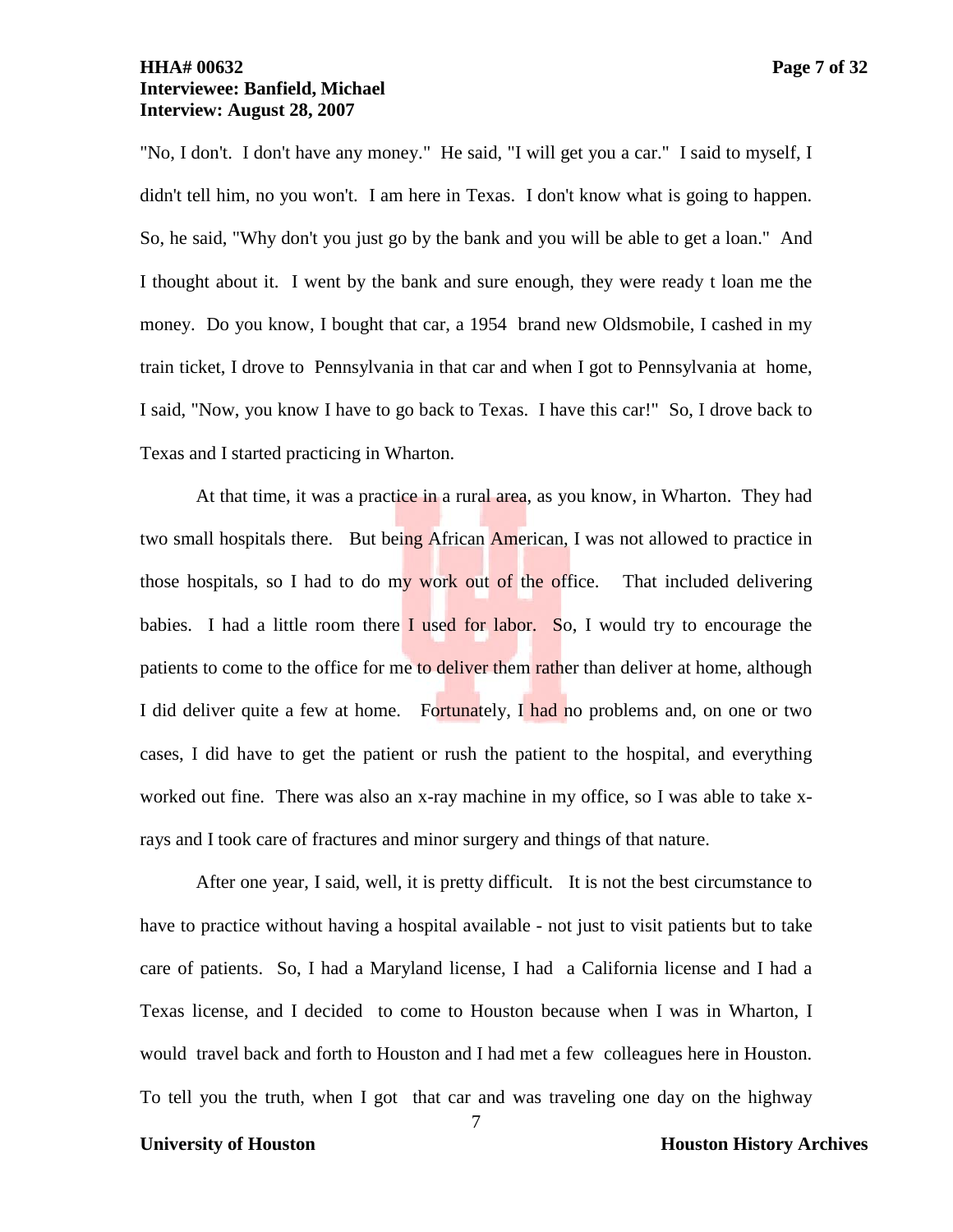## **HHA# 00632 Page 8 of 32 Interviewee: Banfield, Michael Interview: August 28, 2007**

coming to Houston from Wharton, it was so hot - it was probably around this time of the year, July or August - and I said I don't know whether I can stay here in this hot climate or not. So, I talked to the dealer where I bought the car and he said, "We have put a few air-conditioners in cars like this." I said, "Well, if I am going to stay here, I will have to have that done." The car cost me \$1,500, the air-conditioner cost me \$600 to put in there. So, that is just like now, if you bought a car for \$15,000, you would pay \$6,000 to put the air-conditioner in. It was worth every penny.

So, after I was here, I decided I would go to the West Coast and I decided I would go to the East Coast to see how other physicians more or less in my category just starting off in practice or what have you, how they were doing. I found out that this was a very suitable place and the prospects looked pretty good, so I decided to come back here. California was beautiful, the climate was nice but in LA, I had a problem with the smog. My eyes used to burn all the time. And that was a major factor. It is not as bad now as it was then. So anyway, I was here in Houston in 1955.

I spent one year or two working out of the hospitals and working with different doctors, and working in clinics. At that time, when you worked in a clinic, you worked there for two or three hours maybe two or three times a week and we were not concerned about pay. We did not get paid because we knew if we had a practice later on, we would get potential patients from the clinic. I attempted to join the Harris County Medical Society because it was important then to belong to that society. There were only one or two other African Americans that belonged and I needed to get two or three references so I approached one and he said there would not be any problem. But then I decided I needed to get someone else out in the Medical Center. This doctor, who used to read the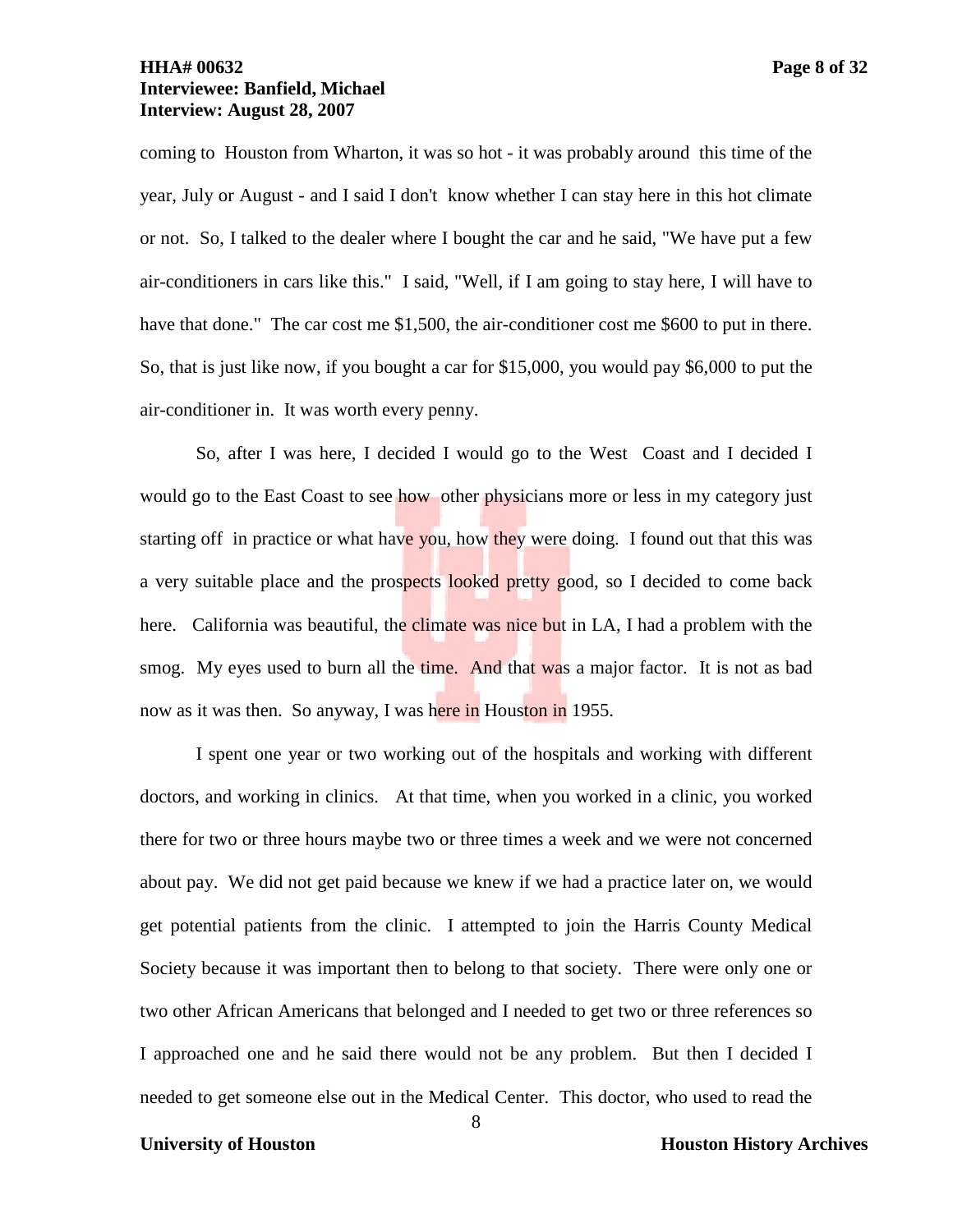# **HHA# 00632 Page 9 of 32 Interviewee: Banfield, Michael Interview: August 28, 2007**

x-rays at the Houston Negro Hospital where I practiced, he would read the x-rays after the x-ray technician would take the x-rays out to him, so I had a chance to talk to him on several occasions about the diagnosis or the x-rays or what have you. I felt like he would be a good physician to go and explain what I had to do to join the Medical Society. So, I asked him if I could come and talk with him. I went out to talk to this doctor, spent 10 or 15 minutes with him, explained my situation and asked if he would give me a reference or a recommendation. He said, "I am afraid, at this time, it is a little early yet. I don't know whether I can do that or not." Now, this was someone that I had talked to on numerous occasions and who was reading the x-rays, getting paid by Houston Negro Hospital for his work. So, as I left,  $I$  went out the office and in the Medical Center there, I saw this fellow who I thought may be a doctor, and I just thought to myself  $\dots$  "Are you a doctor?" He said, "Yes." I explained to him what happened. He said, "What? That is not right." He said, "Look, let me write this out for you." His name was Dr. Overstreet. I looked in the Harris County book. He is still here. He is retired now. Dr. John Overstreet. And I said, "Isn't that wonderful? Isn't that great?" So, he gave me a recommendation and I was able to join Harris County Medical Society.

RH: And that would have been in 1955?

MB: That was in, probably 1956. I opened up my office in 1956 . . . actually, in 1955, I was still searching around more or less. So, in 1956, I was able to fix up a place and lease out a place for an office. And, at that time, I think the Medical Forum was just beginning to form.

**University of Houston Houston History Archives**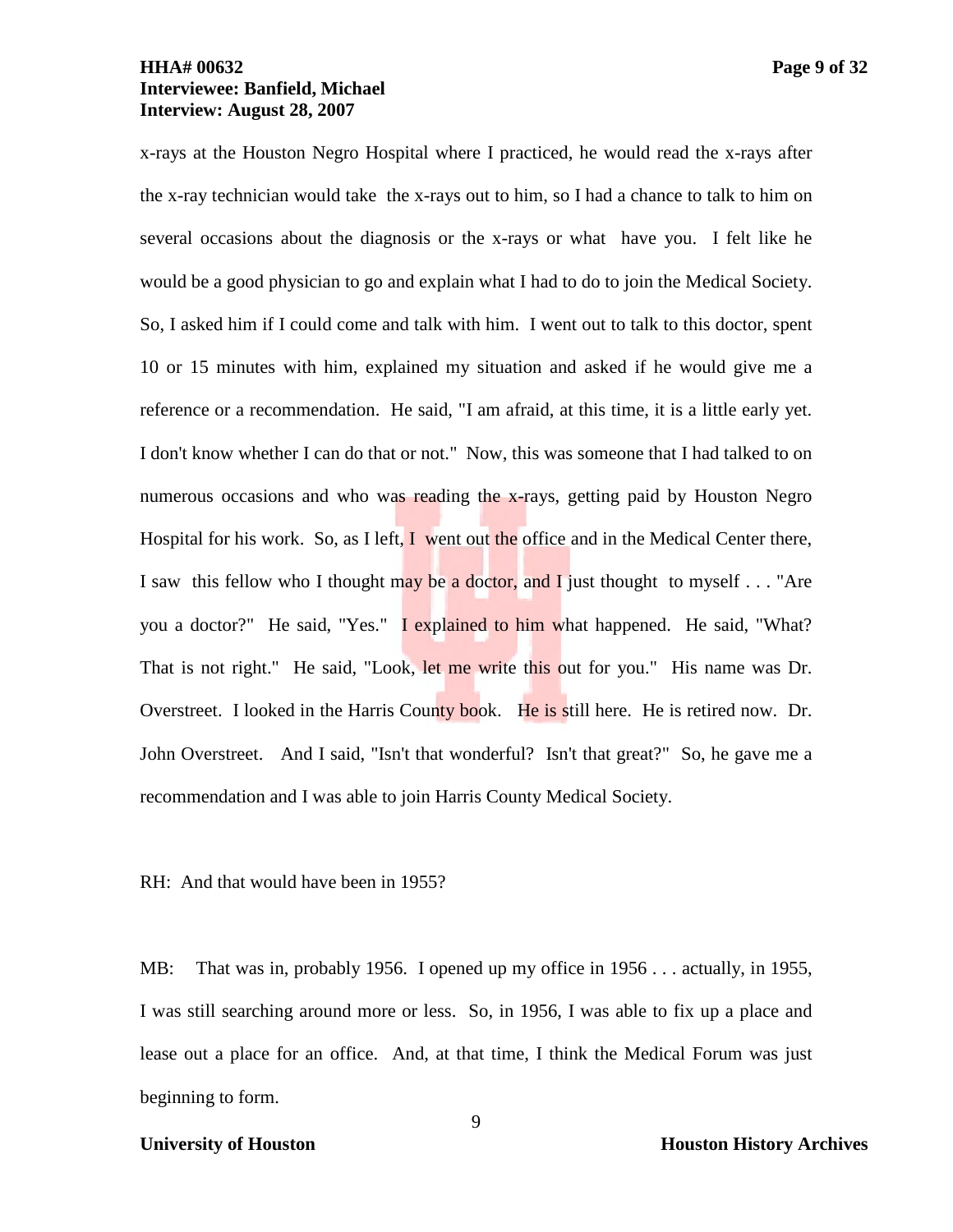RH: The Houston Medical Forum?

MB: Yes, around that time. So, as I said when you came in, I am the only physician that was practicing then that is still around at this time because my brother and one or two who were older, they did not come until later on. They came probably in the early 1960s. After practicing about 10 years in the office, I was able to acquire the land next to my office, so I put up a building. I tried to get a few other physicians to join me. I was not trying to make a profit, I just wanted them to join me in putting up a nice structure and I was going to let them split whatever I put into the property itself. It just did not work that way so I had to go ahead and do it myself, so I put up the office. And I had a pharmacy in the building, I had a dentist in the building, a pediatrician, and then later on, some other physicians that would come in. So, I was fortunate in that I was able to put up this office building and practice out of that.

RH: Where was the building?

MB: The building was not too far from the University of Houston and also Riverside Hospital and also Texas Southern University. You know all about that area?

RH: Yes.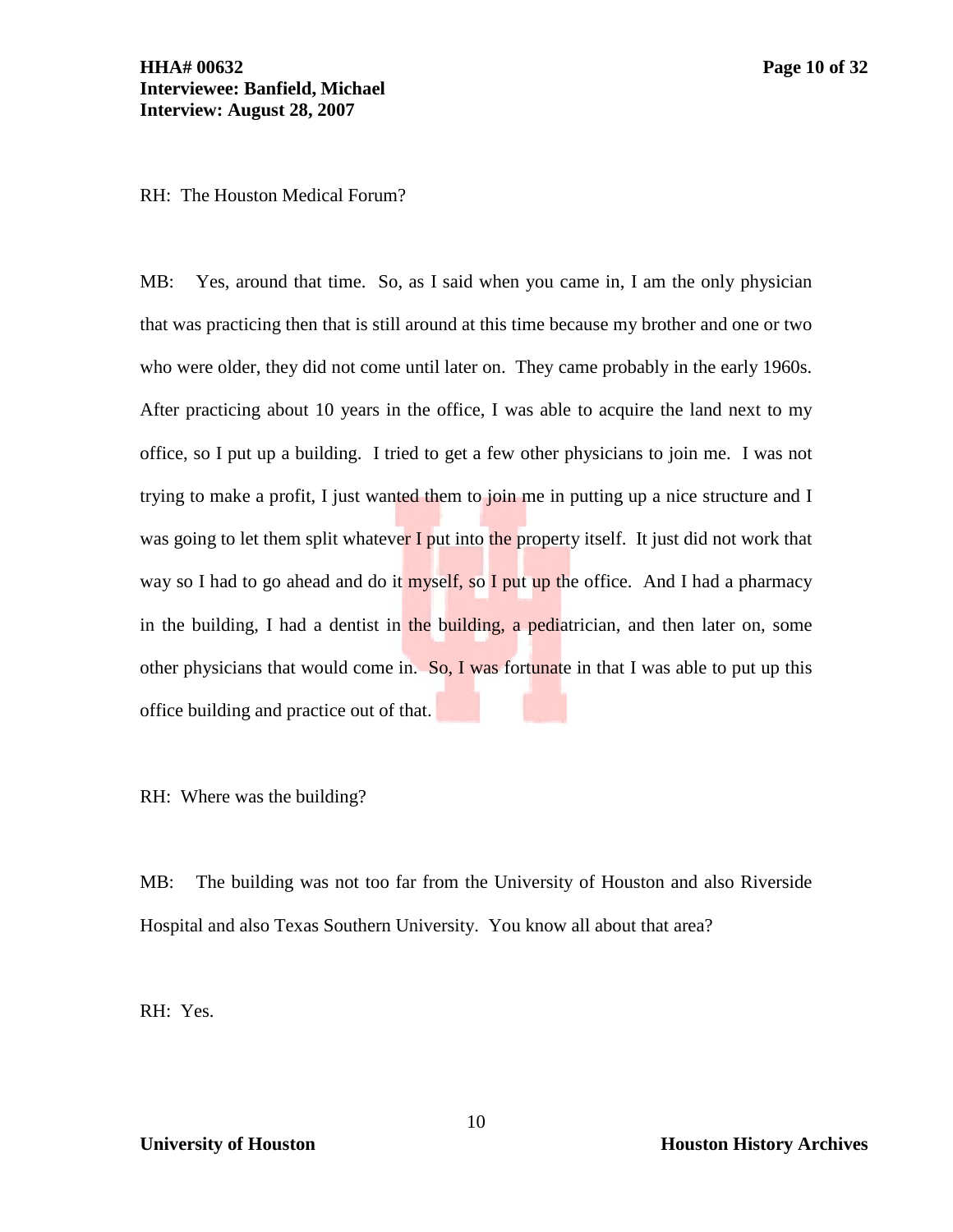## **HHA# 00632 Page 11 of 32 Interviewee: Banfield, Michael Interview: August 28, 2007**

MB: I was right up the street, one-half block from Riverside. At that time, I was still delivering babies so it was very convenient for me to leave the practice or leave the office if I had to deliver a baby, if I had to go during the daytime. So, the practice did very well. My brother had his office not too far from me. He was a surgeon. And I have to say this: he was one of the best surgeons in the city, so I felt very comfortable referring patients to my brother. He had a partner named Dr. Gathe who was also excellent. So, at that time, things looked fairly well.

I got married in 1958, a couple of years after I opened up my practice there. I have two sons. At that time, there was not very much going on. I have to insert this: There were a few African American physicians then. There was a fellow who was a commentator, Caucasian, who was a news reporter, commentator on TV and for some reason, he came by my office and wanted to know if I knew anything about the bowling situation because bowling was a big recreational activity at the time. I don't know how he figured I knew something about it but I did because when I was in high school, I used to set pins in the bowling alley. When I was in the service, I set pins. So, anyway, I said, well, if you have a bowling alley -- this is extraneous -- if you have a bowling alley, you are going to have to have sponsors, you are going to have to have double leagues every night for that bowling alley to prosper or to function. Anyway, a fairly wealthy individual put up a bowling alley in the black community and then after that, I said, well, maybe we can get the physicians, give them some outlet, and I organized a bowling league. I will show you some of the trophies I have from Pan-Med League which meant physicians, dentists, pharmacists, lab technicians, those allied with the medical, and it worked out fine. And then I said to my wife, I said, "Why don't you get the auxiliary, the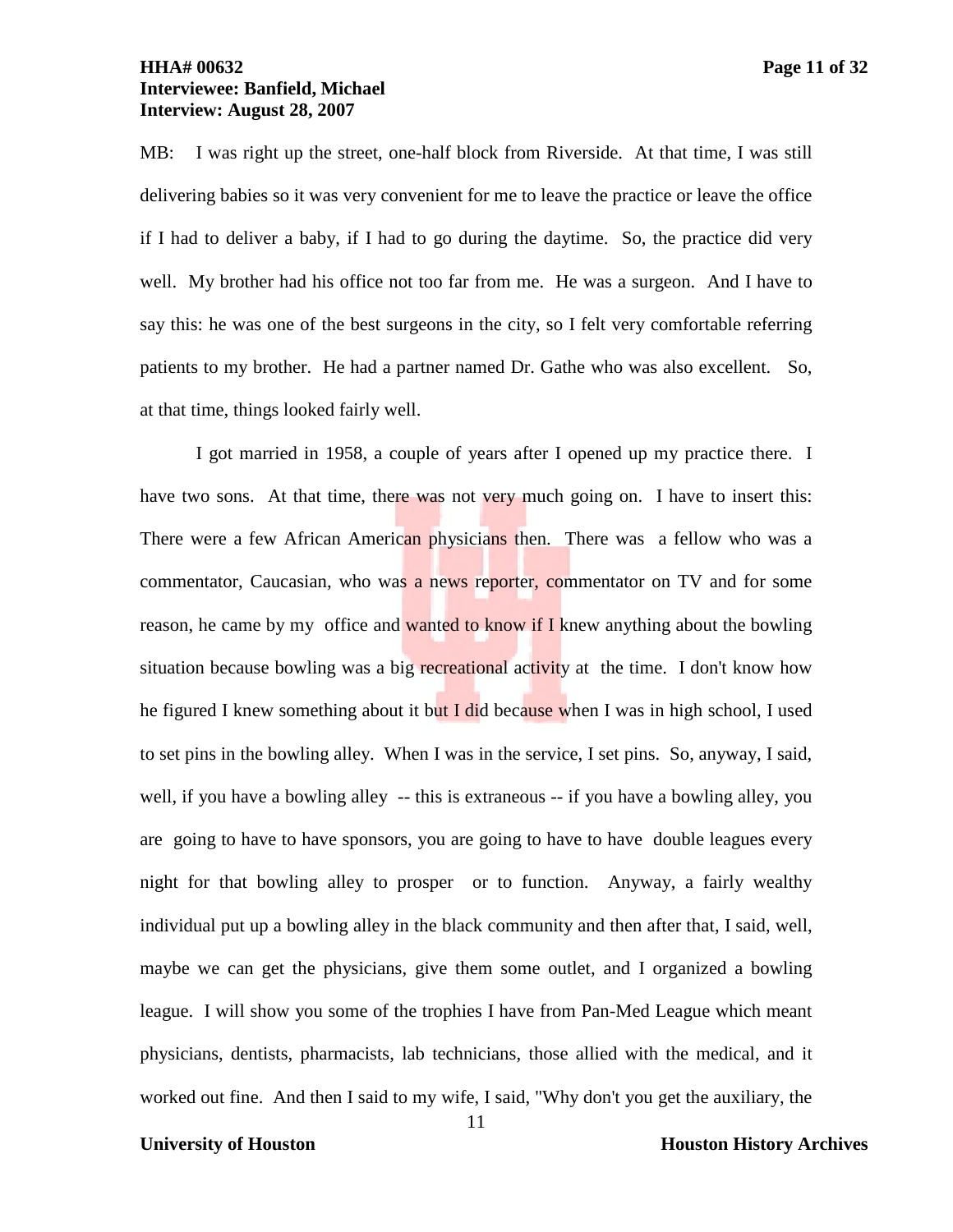## **HHA# 00632 Page 12 of 32 Interviewee: Banfield, Michael Interview: August 28, 2007**

wives?" So, that was a night that at least the husbands and wives were together. And they enjoyed it because it was a nice activity, a little exercise, but the competition and all that. So, that was something I really enjoyed.

Going back now, I would like to say there were one or two things that happened in my practice early that was very satisfying, too. When I moved from Wharton to open my practice in Houston, after I opened it, one day, I came to my office and in the waiting room, there was a lady there who I had seen in Wharton on a house call. This lady was 108 years old and she came all the way from Wharton to see me there in the office. And I told my nurse, "Isn't that something?" That was amazing. 108 years old. And another incident: I got a call from a Mexican family from Wharton, they called me long distance after I was here and said, "Doctor, will you come out to see my mother because she is ill." I said, "Well, they have two local hospitals there. It might be better to get a doctor from one of those hospitals." She said, "No, we want you to come here." I said, "Now, you know, that is 50 miles. It may cost you a little bit." I told her about \$50. She said, "I don't care. I just want you to come." So, I made this 50 mile house call which took up most of the day and it was so pleasing to see the family, to see the ones that I practiced with when I was there in the country. So, when I got ready to leave, she said, "Doctor, I may not have the full amount." I said, "Whatever you have." She gave me, I think, probably half. So, the rest I got in produce, the proverbial chicken and eggs, I guess! So, that was a very satisfying experience in my early practice.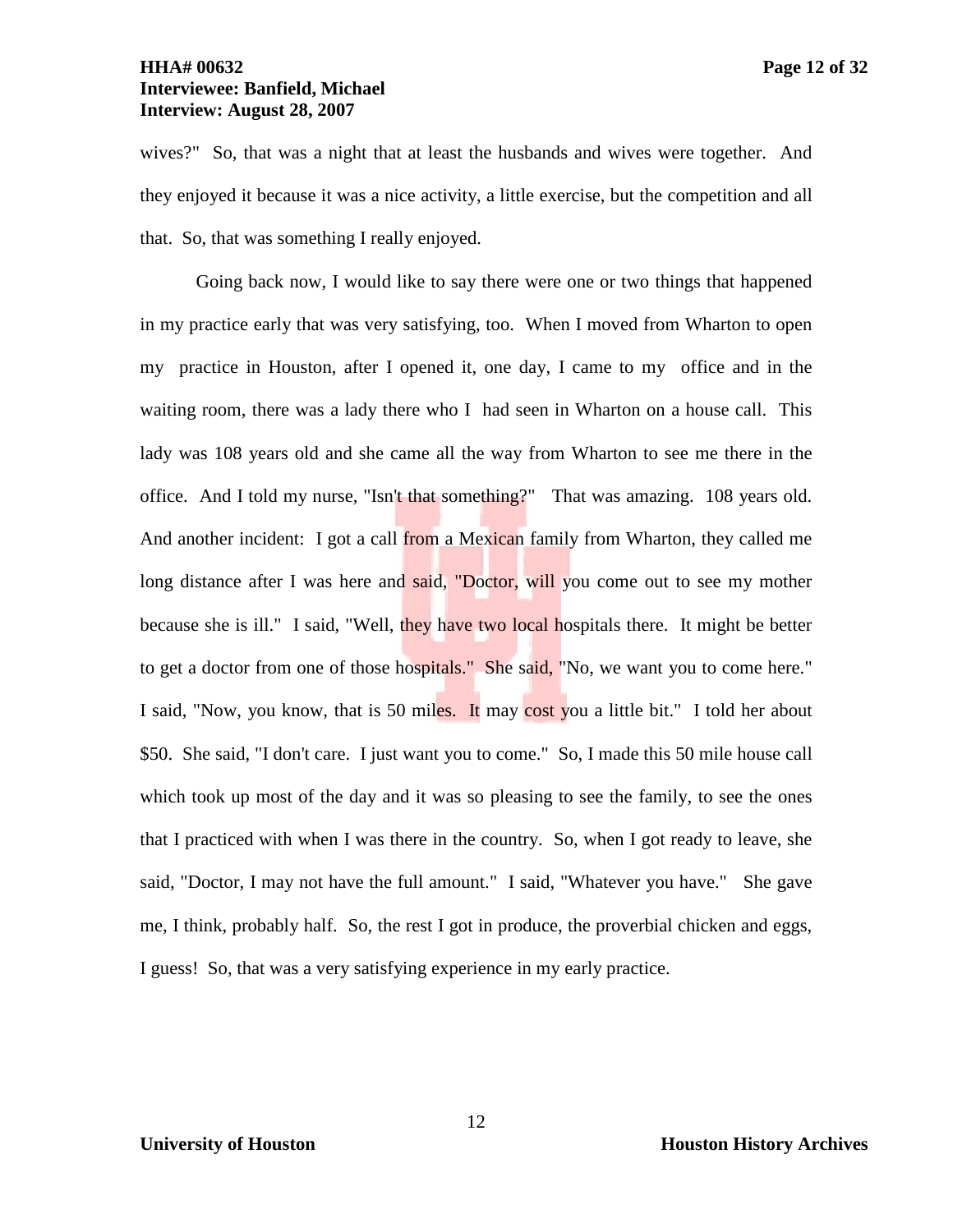RH: Well, you know, we don't have a lot of doctors that we have been talking to that have that experience of making the house calls and getting paid with like the produce and the poultry and those sort of things.

MB: That is why I thought I would insert that, to let you know I actually experienced that.

RH: I like that.

MB: And you can't get that today, can you? The physicians cannot get that feeling, that good feeling. It makes a difference.

RH: Yes. I read a book where a country doctor . . . well, they were talking about making house calls and how much of a relationship you formed with the entire family, that you just cannot get when somebody is coming to your practice.

MB: That is right. Even though I made house calls there in Wharton in the country, after I came to Houston, remember, this was in the 1960s, I was still making house calls. And I would make an occasional house call in the city here in Houston but that did not last too long because that that is when things got a little rough as far as the criminal activities. If you had a bag or something like that, you had to be careful. You had to arrange for that party to meet you and what have you. But I was able to make a few house calls after I came out here in Houston because one lady said, "I just cannot move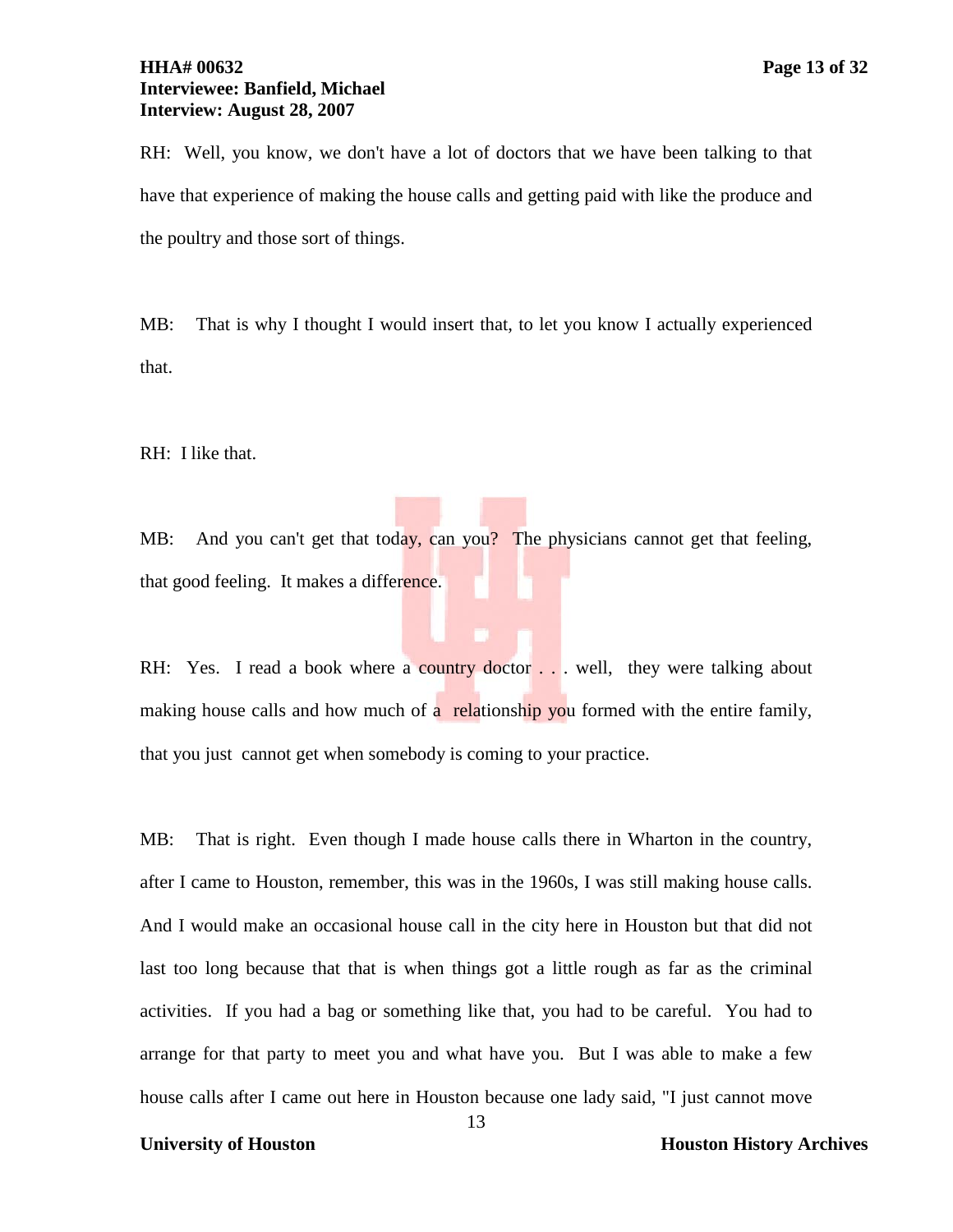RH: Which hospitals did you practice at?

satisfying part of practicing, especially in early practice.

MB: I eventually got on the staff, at first it was Houston Negro which moved into Riverside General Hospital and I was the Chief of Staff when they moved into the new hospital. And then, I was on the staff at St. Elizabeth Hospital which was across town and I was also on the staff at St. Joseph Hospital. I was delivering babies until 1974 and then I decided, because there was an obstetrician in my office there with me, you know, so I was referring OB cases to him. And then, later on, as far as the legality and the legal system, even some obstetricians stopped delivering babies because of the implications. By that, I mean, you know, every baby that is not born healthy, you did something wrong, and you have heard about that. The legal system has done a whole lot to hurt the practice of medicine.

RH: Well, just so the kids know, what is the specialty that you practiced?

MB: My specialty . . . that is another thing. In 1976, I joined the American Academy of Family Practice and then in 1980, I took the boards, the American Academy of Family Practice boards, so I was board certified in 1980. I became a Fellow in 1981. I became a Fellow of the American Academy of Family Practice. My practice involved general medicine and, as I said, originally, I did obstetrical cases, I did minor surgery and also, I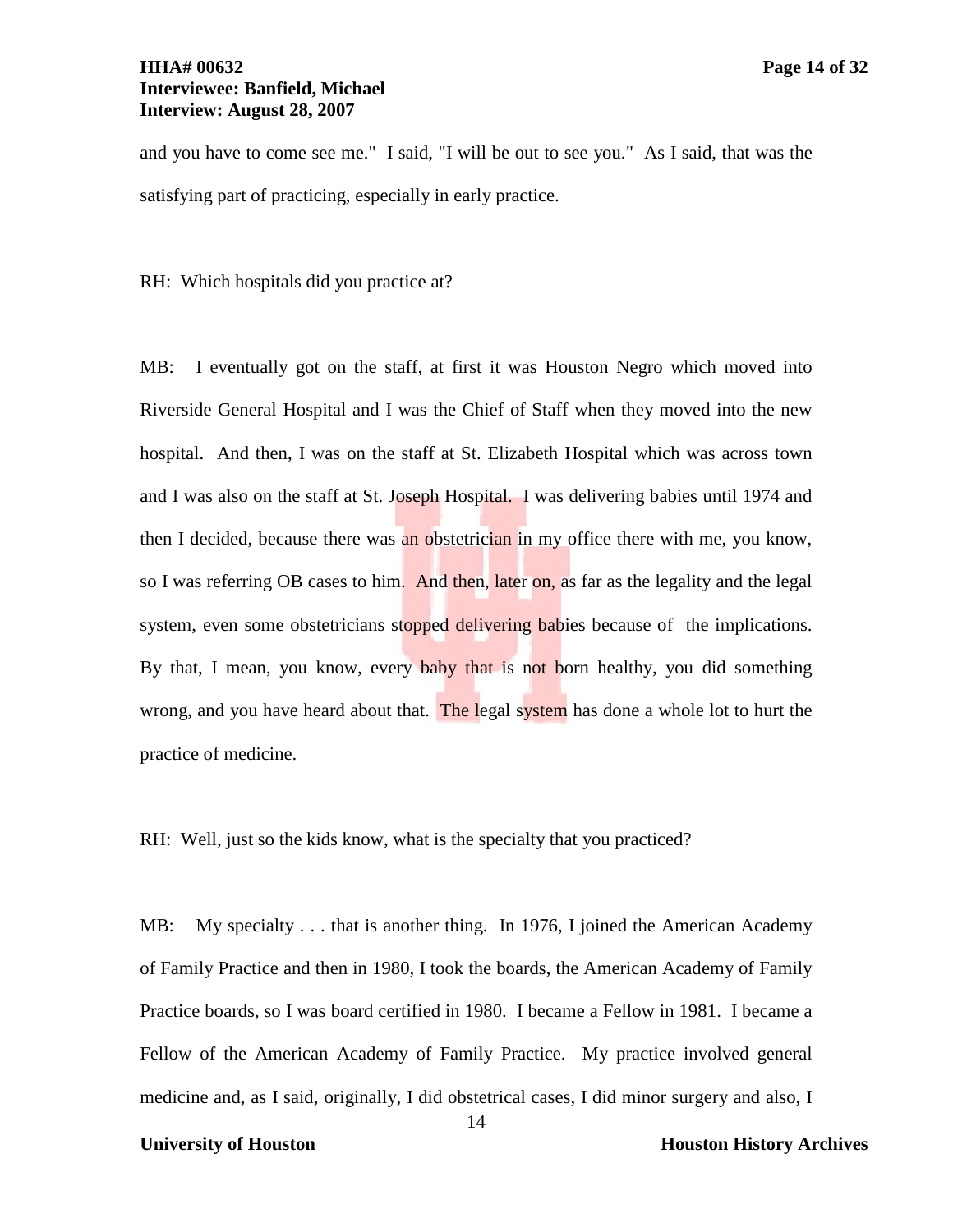## **HHA# 00632 Page 15 of 32 Interviewee: Banfield, Michael Interview: August 28, 2007**

did simple fractures. But as time went on, I limited my practice more or less to an officetype practice.

RH: So, you were kind of like a family physician?

MB: A family physician, yes. They called it general practice and then they came up with family practice. Now, I think it is called general practice. The name has changed a few times.

RH: But it is still essentially doing the same job?

MB: Yes.

RH: Well, we talked about your internship, that was at LA County and you were there for one year?

MB: I was there on a rotating internship for one year and I saw things that I have not seen since. It was a large hospital, LA County, and some of the disease entities are something that you would not see normally at any hospital but I managed to see them. I have not seen them since. So, it was a very good internship there.

RH: And by rotating internship, that means . . .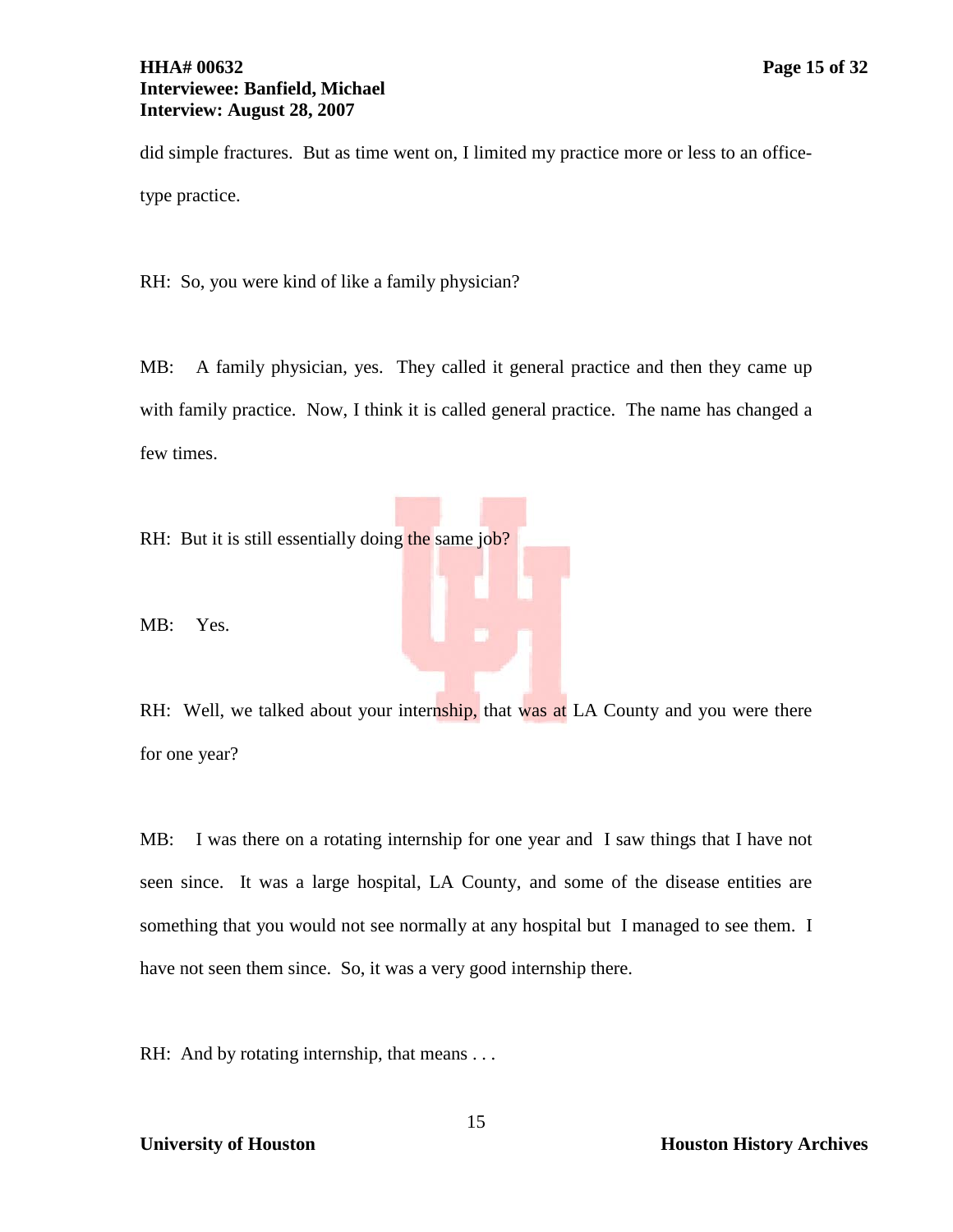### **HHA# 00632 Page 16 of 32 Interviewee: Banfield, Michael Interview: August 28, 2007**

MB: Rotating means that you go over on surgery for 3 months, you go on obstetrics for 3 months, you go on medicine, then contagious diseases probably, in 4 divisions more or less. I spent 3 months on contagious diseases. At times, I would have to do at least 20 to 25 spinal taps on babies each morning and they knew I was there all the time, so they would always look for me. And the hard to that was the person who was holding the baby because the baby had to be very still and you had to use a small needle to get into the spine. So that was quite an experience.

RH: Yes, that would take a delicate hand. You have to be very careful with that. Well, you said a little bit about when you were 13 and you decided that you wanted to be a doctor.

MB: Yes, at 13, from what I recall now because really, as I look back, I say, what made me decide on that? All I know is that someone asked me that at that age and that is when I said, "I am going to be a doctor." It may have been my father. So, where I got the idea from, as I said . . . maybe it was divine intervention. My father was a theologian and so I had a spiritual environment, so maybe it was divine intervention. I am thankful that I did go that way.

RH: O.K., well, what were some of the things that you consciously did to help you to reach that goal? Like, what kind of classes did you take in high school?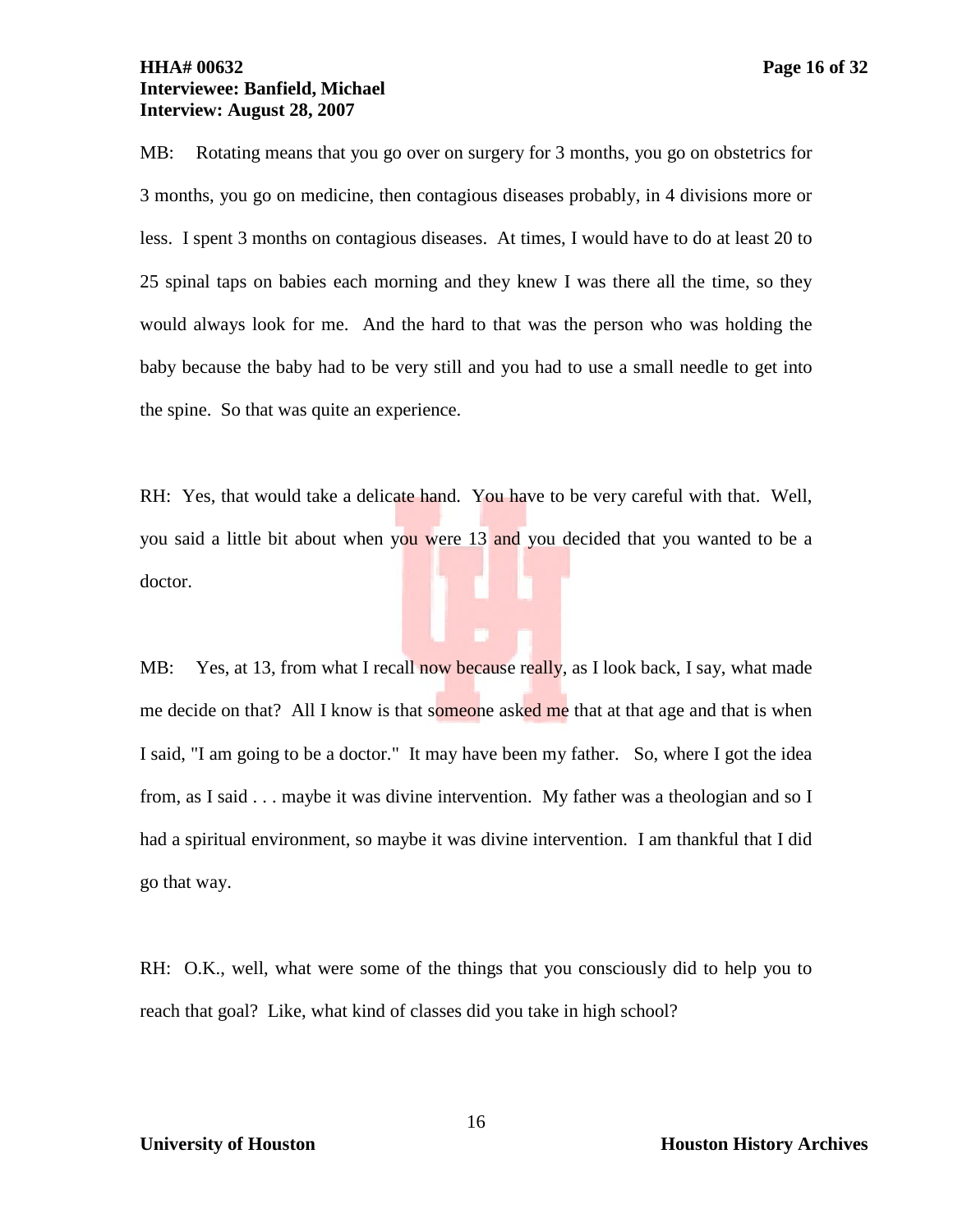## **HHA# 00632 Page 17 of 32 Interviewee: Banfield, Michael Interview: August 28, 2007**

MB: Well, as I said, since we were moving quite a bit, I actually went to 4, 5 different schools as far as middle school, elementary, junior high, and high school. Then, I went to 3 different colleges and I decided that when I went to Temple, I had one of the best instructors in a certain field. I think it was organic chemistry. So, I was fortunate. Even when I went my first year at Oakwood College, I had a brilliant person who just gave me that one subject. But I knew for premed now, I would have to get involved in more, you know, and that is when I went down to Howard University and I received my premed training at Howard University.

RH: And when you graduated, what did you end up having majored in, premed, at Howard?

MB: Well, when you say majored . . . you go to medical school and then you decide after your internship, if you are going to do a residency, then you may spend 3 or 4 or 5 years like my brother did as far as surgery. Since I was going into family practice, I just finished internship and got right into family practice since I had a rotating internship. Now, in order to have your qualifications for family practice, you have to take a residency more or less. At that time in 1954 or 1955, you did not have to have a family practice residency. You went right from your internship into family practice. But I did take the boards, the same boards that a family practice resident would take in 1980. That is when I became board certified, in 1980.

17

RH: What was your undergrad degree in?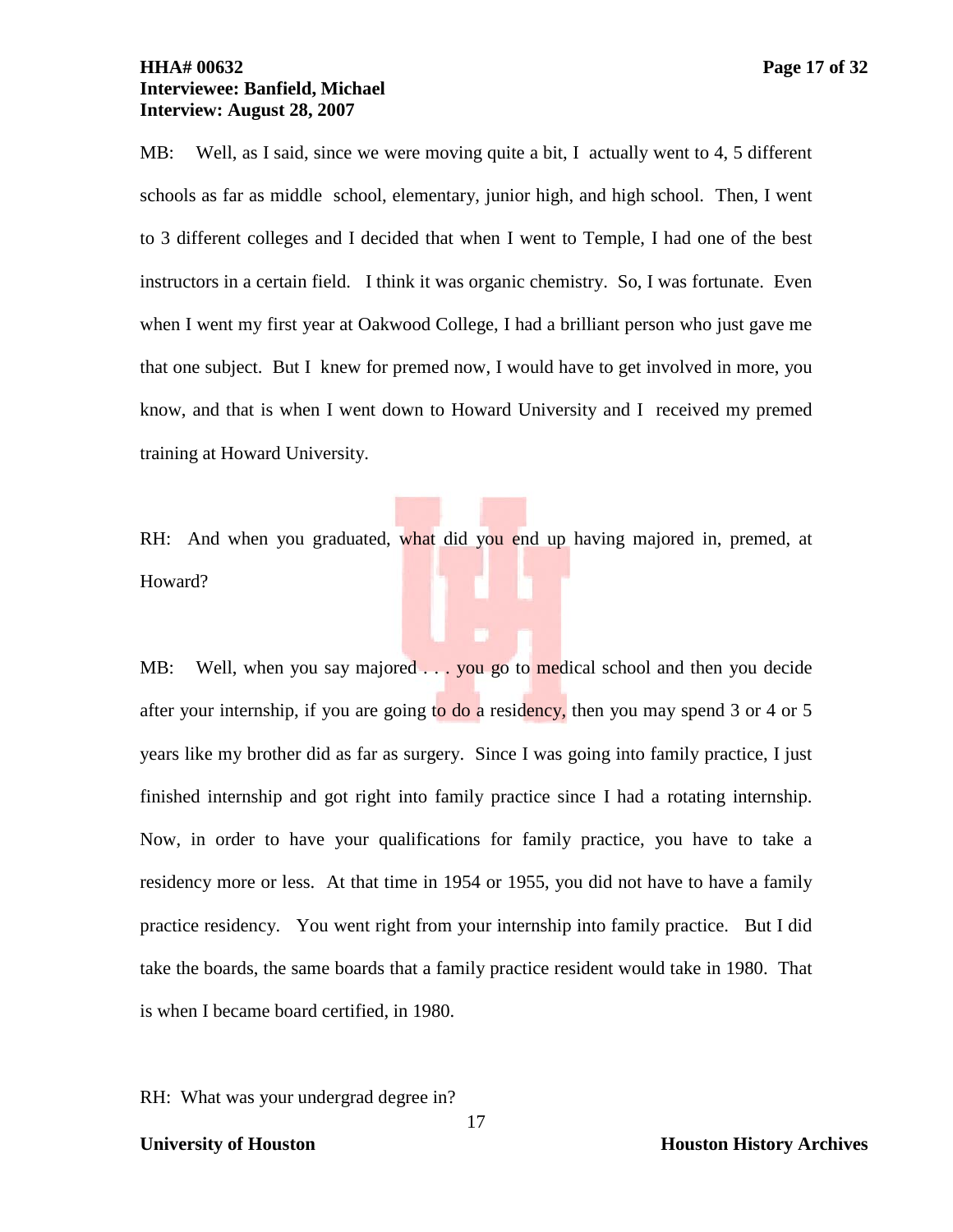MB: Well, I got my B.S. degree, bachelor of science, in undergrad. That was at Howard University.

RH: There was something I was going to ask you. The schools that you did go to - high schools, elementary schools, were they integrated or were they segregated?

MB: That is a very good question because when I left Baltimore, preschool, went to Ohio, we were near Cincinnati, Ohio, so those schools were integrated at that time. This was in the latter part of the 1930s.  $\overline{So}$ , I was going to school that was integrated as far as middle school. And then, when we went to New Jersey, I was in junior high at Camden High in New Jersey and they were integrated at that time. So, my pre-college years were, more or less, in integrated schools.

RH: Did you kind of feel the different . . . like when you went to Howard, a predominantly African American university?

MB: Well, that has never made any difference to me, you know. For your information, I have been living in this condominium for the last 25 years and I am sure I have seen maybe about 5 or 6 blacks the whole time I have been in here, both of them. And before this one, I was in another one in Montrose, so to me, I do what is suitable for me or what I feel comfortable doing, and if Howard had a good program to offer me and I felt like that I could get into med school, as I said, without any difficulty by applying at Howard,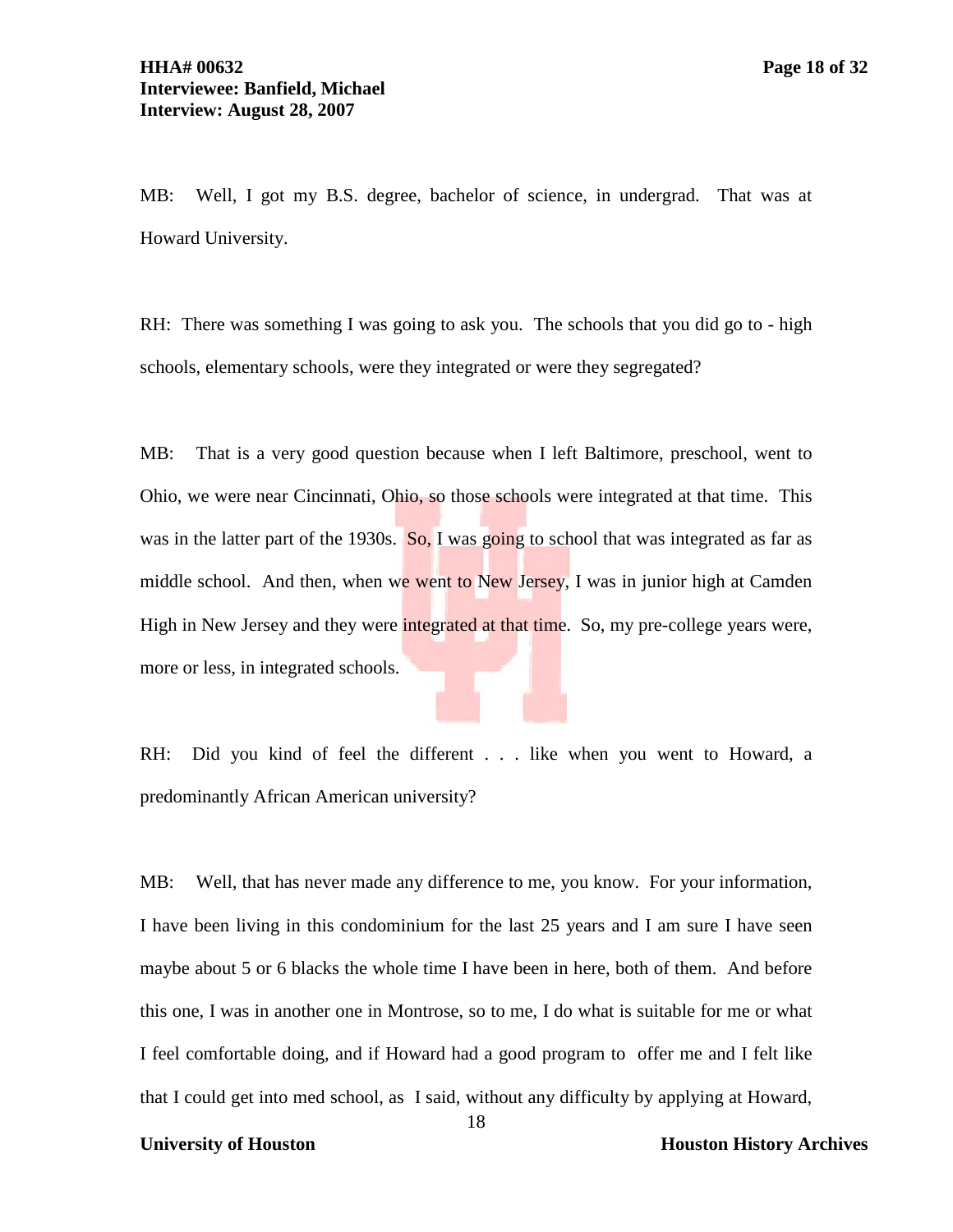## **HHA# 00632 Page 19 of 32 Interviewee: Banfield, Michael Interview: August 28, 2007**

which I did, so it was not a matter of black or white. It has never been that way. If you want to really know something . . . I know you said you are going to edit some of this . . . my father was pretty dark and my mother was lighter than you, and when he was a minister, he had to drive . . . he had a car and this was back in the 1930s and 1940s. She had to sit in the back seat in order for him to drive to a church in the south somewhere. And he had to sit up front like he was chauffeuring her around. I could give you a whole lot of instances like that.

Do you want to know about my retirement?

RH: Yes.

MB: O.K., I can give you that now. I retired actually after 40 years. I started practicing in 1954 in Wharton. Then I retired in May of 1994. And after opening my practice in Houston, I had the same nurse, the head nurse with me the whole time. She was beautiful. She really performed well. She never missed a day hardly for illness, even when she had her baby, I think she came back to the office before the baby even went home! She was a dedicated soul. So, that makes a big difference when you have someone like that working with you.

RH: Did she retire about the same time you did then?

MB: She did, but I was able to get her a job with a drug treatment program. So, she took training in drug counseling through Riverside. They had a pretty good deal out there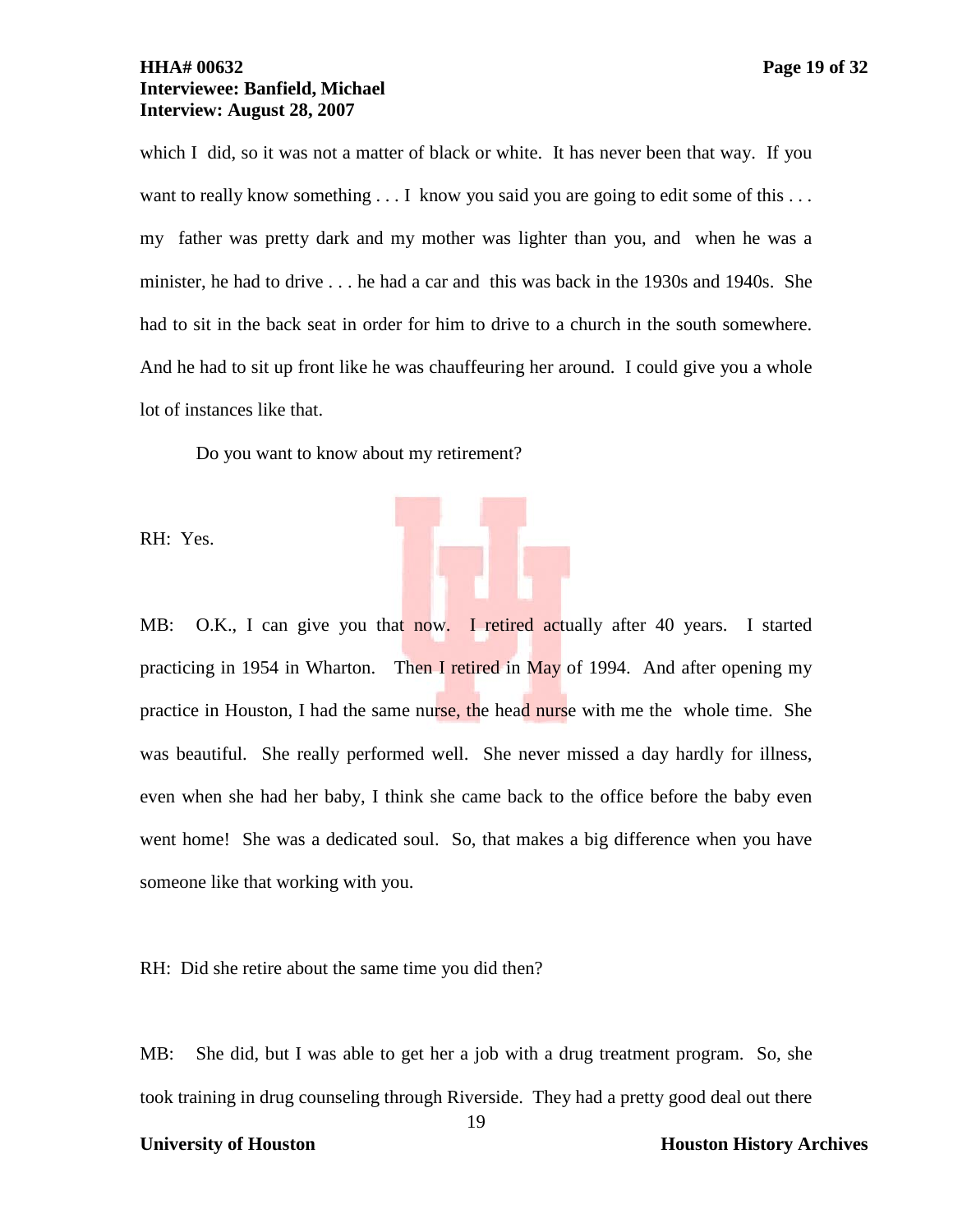## **HHA# 00632 Page 20 of 32 Interviewee: Banfield, Michael Interview: August 28, 2007**

at Riverside for a while. And so, she worked with them after she retired along with me. After retirement, I had a contract with Riverside that I spent working out of my office for another 4 years. Since that time, I have been able to go over to Ethiopia on a mission trip for medical reasons. There was an organization called Operation Reach Back which tries to help people who are down and out in special areas of the country, and I went over to Ethiopia for about 3 or 4 weeks. That was a nice experience. That was in 2001. One month after I came back, that is when 911 happened. Two years later in 2003, I went on another trip. A doctor from California wanted me to join them on . . . she had what they called a cervical Pap rotation. They were teaching the nurses over there how to do cervical Paps because the incidence of cervical cancer is way up there like it used to be over here, in those countries, third world countries. So, I went over there in 2003 and spent 3 or 4 weeks. So, that was a very pleasing experience. But again, one month after I came back, that is when the war in Iraq broke out. So, I am a little hesitant about going since then. It just happened to be coincidental, I am sure, but it was a very good experience.

I did a little work when Katrina came through a couple of years ago. And I keep my license active. I take my CME credits and I have active license so in case I need to practice because when I went to Ethiopia, I had to get a temporary license. When I went to Kenya, I had to have a temporary license. So, I do keep my license active.

RH: My sister just came back from Kenya. She was with a missionary group. She is a nurse.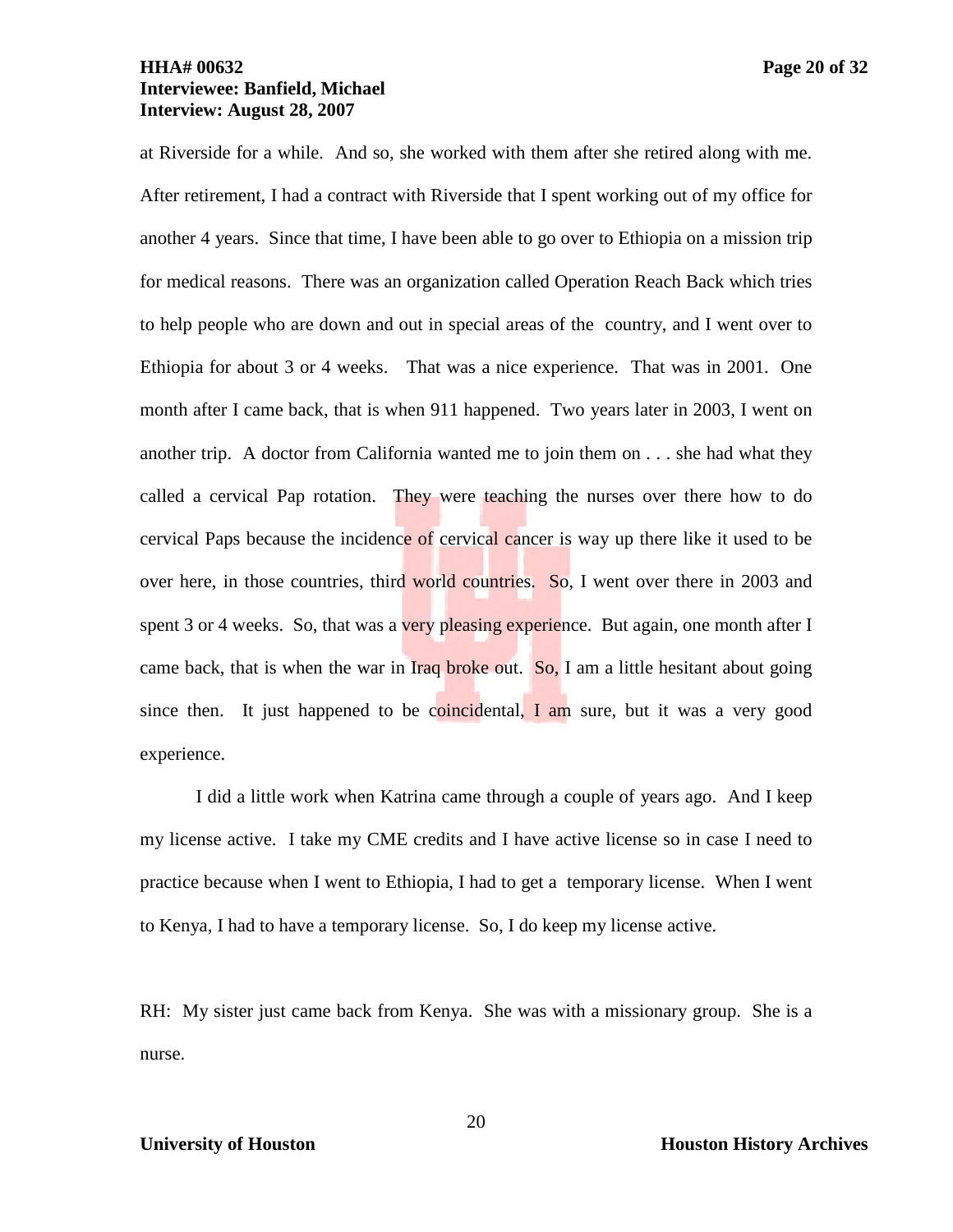MB: Your sister?

RH: My sister.

MB: That is great.

RH: And she said it was just wonderful.

MB: It is. Now, you see some things over there that really get to you, so you know about all of that. But it is so nice that you can be there and do something, a little something.

RH: Yes, well, she just talked about how grateful and how happy and how inspiring it was.

MB: That is great. That is good.

RH: Yes, she really enjoyed it. She thought it was a wonderful experience and I am glad she got to have it. Well, you talked about joining the Harris Medical Society . . .

MB: Well, I joined also to the ... O.K., the Harris Medical Society, the Texas Medical Association, and then I belonged to the Houston Medical Forum, the Lone Star State Association. Then, at one time, I was with the American Medical Association. Then, I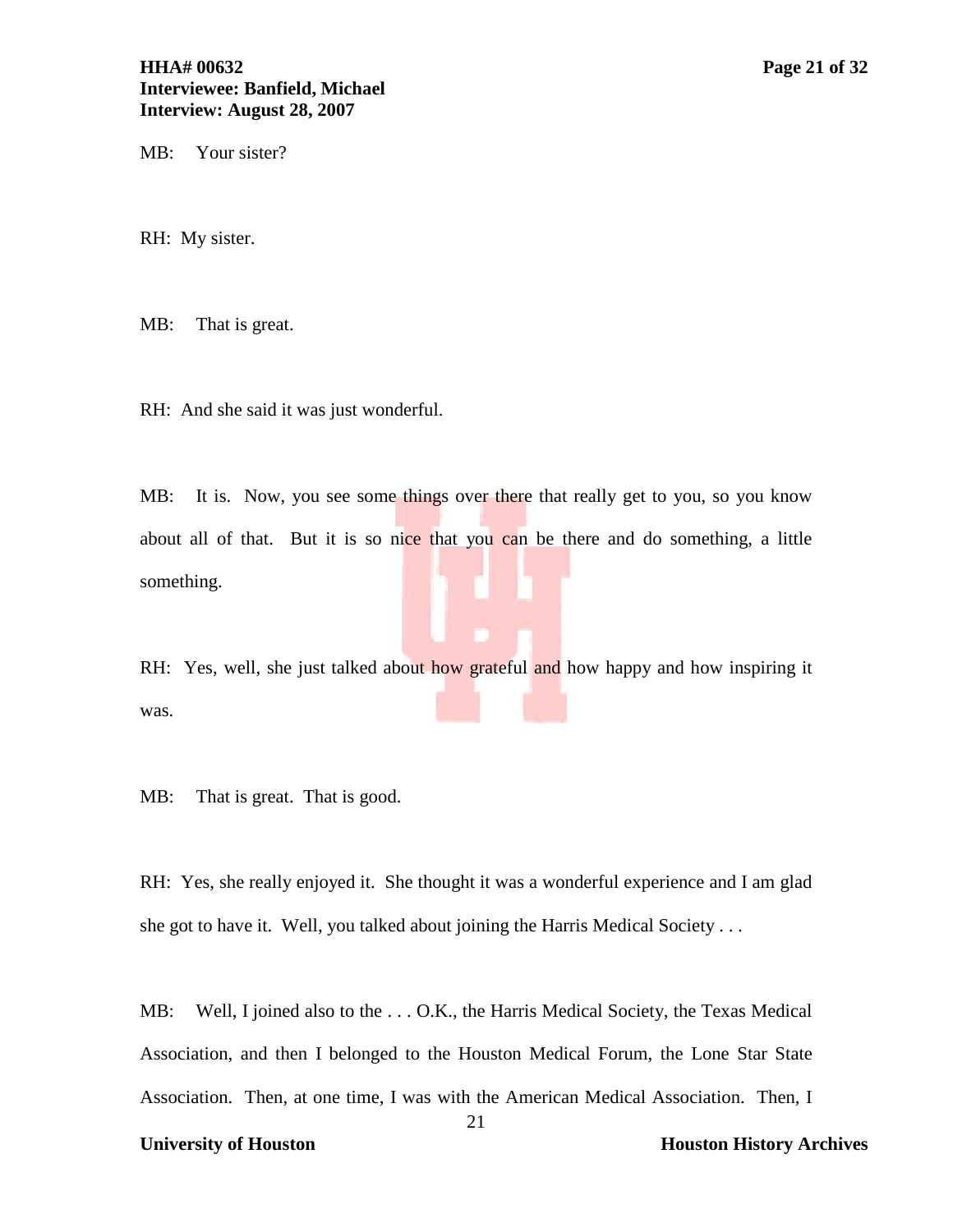## **HHA# 00632 Page 22 of 32 Interviewee: Banfield, Michael Interview: August 28, 2007**

belonged to the American Academy of Family Physicians I am saying this too fast, I know. American Academy of Family Practice, so there are quite a few organizations. I am still a lifetime member in most of those organizations. And the National Medical Association, I am Emeritus status. But with the Harris County and the Texas Medical Association, I have a lifetime membership, and also the Forum.

RH: What about the Lone Star?

MB: Lone Star still . . . it is like the Forum, I guess. They have not sent me any official mailing to that effect but  $\overline{I}$  assume that  $\overline{I}$  am a lifetime member there. Those organizations, I was a faithful dues paying member for 30 to 40 years and usually if you retire, after 30 years, you automatically become a lifetime member. Some of them send you official papers and others may not.

RH: Well, when did you join the Houston Medical Forum?

MB: When it originated and, as I said, you know, that is so far back, you probably have more information on that than I do. But I remember we used to . . . after hospital meetings, the doctors would get together, you know, and just have something unofficial, and I think that is at the time that the Forum originated. You don't have that information, do you? It is around 1955, 1956.

RH: Yes, it was like the late 1950s, I want to say, like, 1958.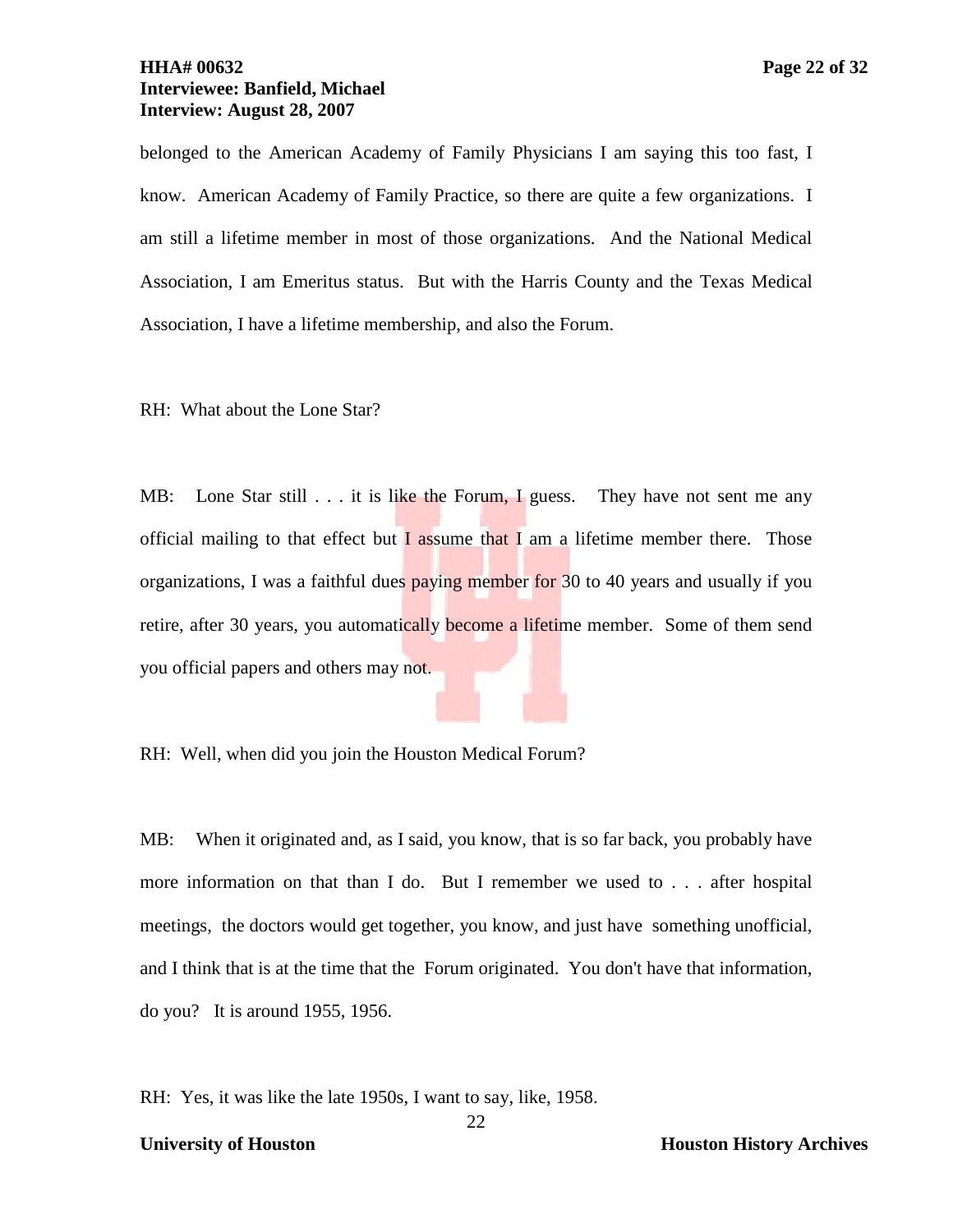MB: That is right. Exactly. So, I was here at the time so I joined, one of the original members. What do you call that? A charter member, I guess. I am the only charter member left, too.

RH: The next question that I have about the Houston Medical Forum still is why do you think it is still important to join the Houston Medical Forum when you can join other . . .

MB: It still plays a role because there are still some doors that may not be open as far as an African American physician and in other fields, and in order to open those doors, you usually have to have a body or an organization or belong to something that you can devise a plan to open  $a \dots$  and also, to help other members of the Society to improve their life and to seek education, so they have scholarship programs and things of that nature which is very good. I think it plays a big role.

RH: The next question is what are some of the major changes that you have witnessed in the practice of medicine since you have started?

MB: You may not want to ask me that question because the changes lately have not been too good, as far as I am concerned.

RH: Well, we would love to have your opinion on it.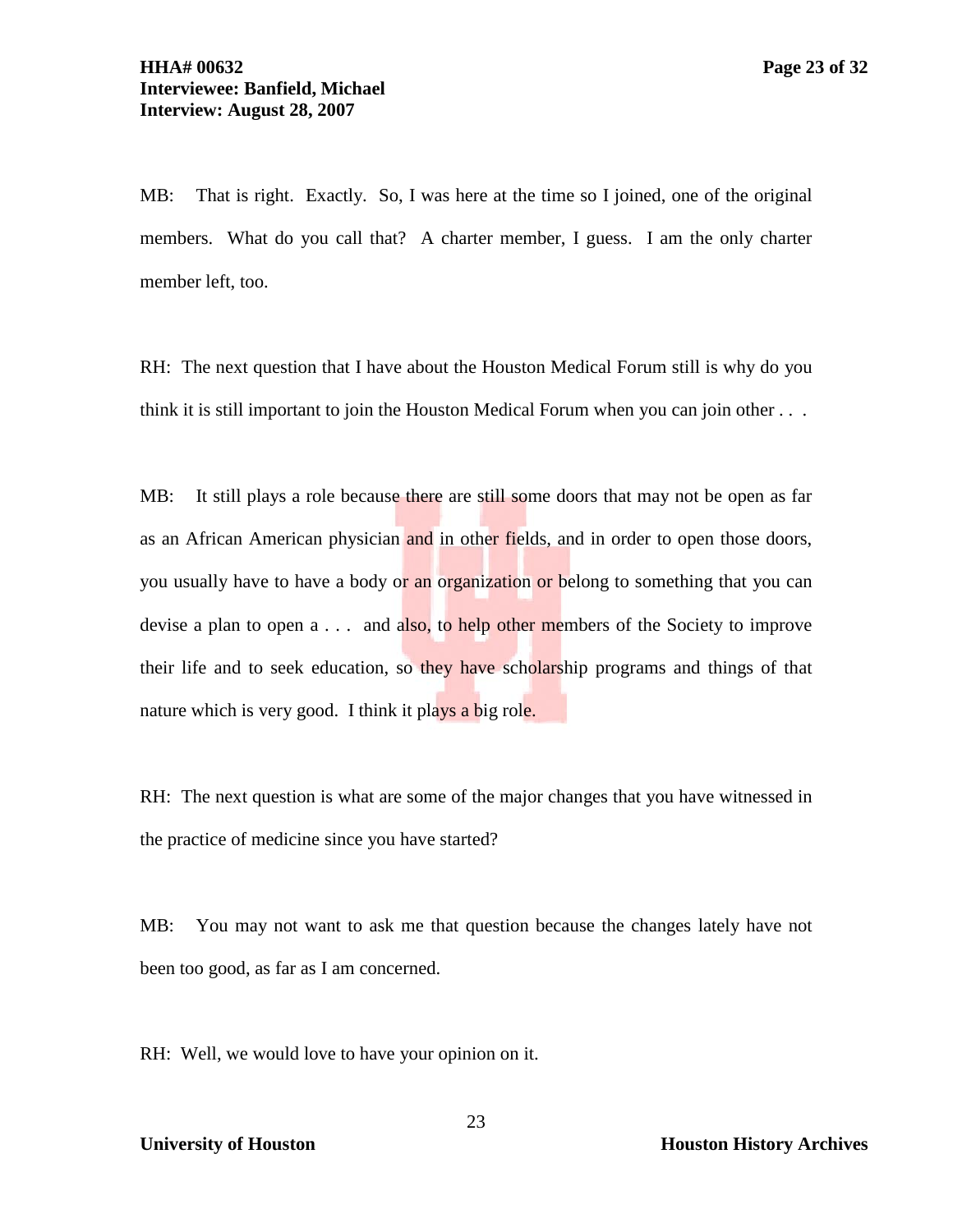MB: Yes, well, the HMOs, as you know, have been a big problem, and you hear this so often. I was able to join an HMO when it first started. In fact, I belong to Sanus which is no longer in existence, but it was one of the larger ones. And once you have a practice and you depend on . . . because I had people with the city who belonged to Sanus, I had people at some schools - HISD, I think used Sanus at the time . . . so if you have a practice and you have a major portion of your practice with a certain HMO, if that group, HISD or the city, decides to drop Sanus, that hurts your practice a little bit. So, really, it destabilizes a practice. Now, in that, you know, other things entered in the picture. If you have a patient and you say this is what I want this patient to get as far as medical wise, test wise, referral wise, and it does not happen, that is very disconcerting, it is very upsetting to not be able to perform like you really think you should perform. And if you have a patient who would like to see a physician, he has to wait. It may not be an emergency but waiting 3 and 4 months to see someone, it is almost ridiculous. Then, if you have a patient and you ask them, "Who is your doctor? What is his name?" "Uh. I don't know." And that is the primary care sometimes. They have to change the primary care physician. So, they don't even know who their doctor is. Now, you know, when you have a doctor/patient relationship, you want to know your doctor, talk to your doctor sometime. It happens but it doesn't happen that often. If you have a patient you want to send someone to see and they have to sit in the office 3 and 4 hours, 4 hours, that is pretty upsetting. So, those things have really put a little damper on my feeling about the way medicine is going now.

New technology is good and the other things that have happened . . . lifespan has gotten longer but basic diagnostic acumen, it seems to be lacking a little.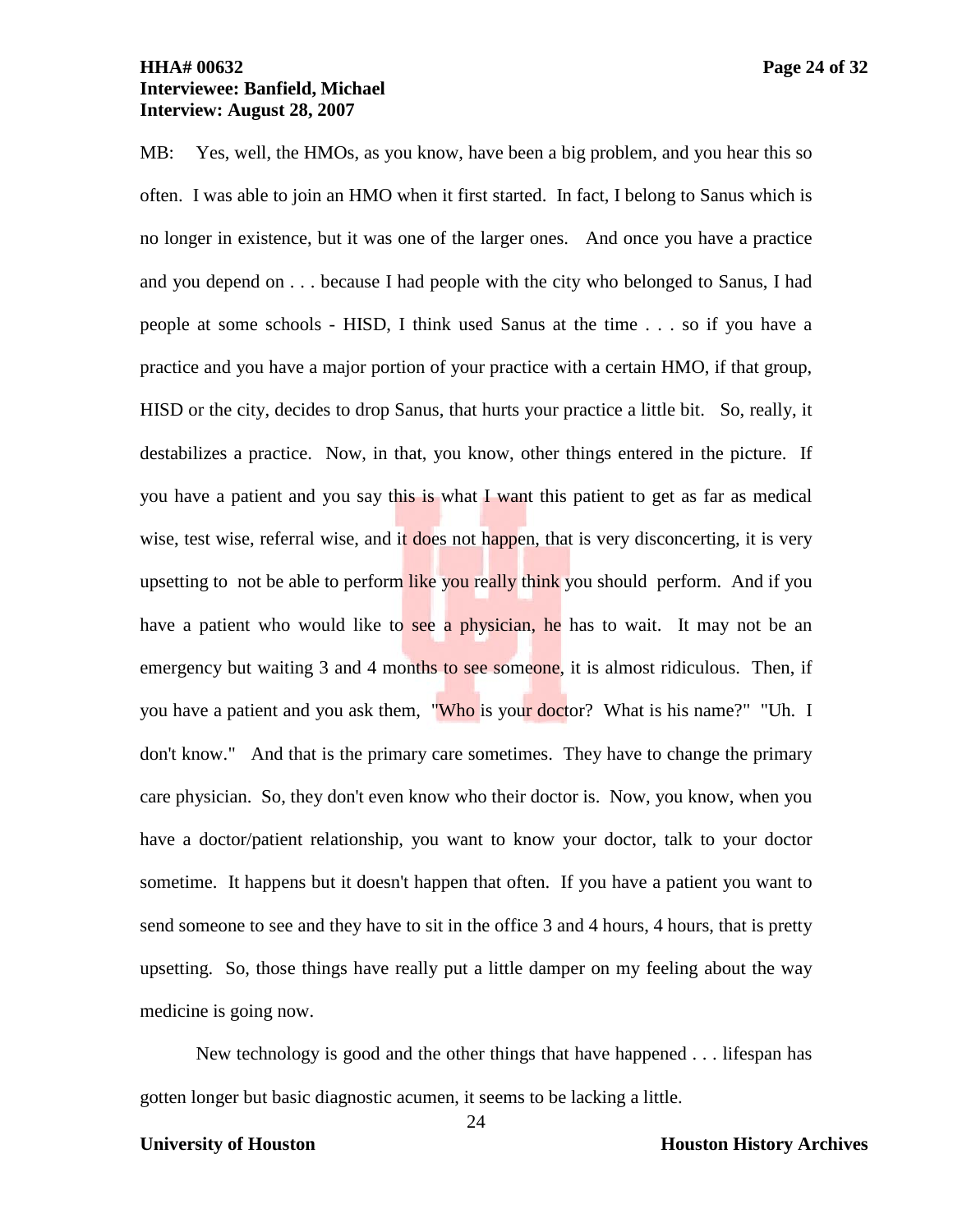RH: So, you feel kind of like one of the trends is a pulling away - not quite so close of a doctor/patient relationship?

MB: Yes. It is almost impossible for a specialist to become all that familiar with certain patients. And then, if one is called in - like a radiologist - sometimes he is just called in to read a film or to do other things . . . now, I am not saying that it should be any close contact in those instances but if someone is going to operate on you, at least you ought to be able to see his face or say something. And another thing: If you are going to ask someone, if you are revealing someone or examining someone and you want to know what the scar is on your belly and they say, "Well, I was operated on." "What did they do?" "I don't know." "What did they" . . . "I don't know," which makes a big difference. And if you don't have a physician to explain it to them . . . now, don't get me wrong - sometimes the physician may try to explain it and it just doesn't sink in it, they just forget or they are not sure, but in some cases, it is not explained in depth like it should be, although things are a little better now . . . just like, papers are brought out for almost everything. "Do you understand this?" They write it down and whatever. But even so, signing certain papers sometimes, they still don't know what is happening. But you have to take time to do that. When I first started practicing, there was a physician in this town - he was a classmate of mine - he may be in his office until 11 o'clock at night and the reason why he was - because patients would say he would just sit down and he would just talk and talk and talk. Of course, we don't have that time anymore, but that is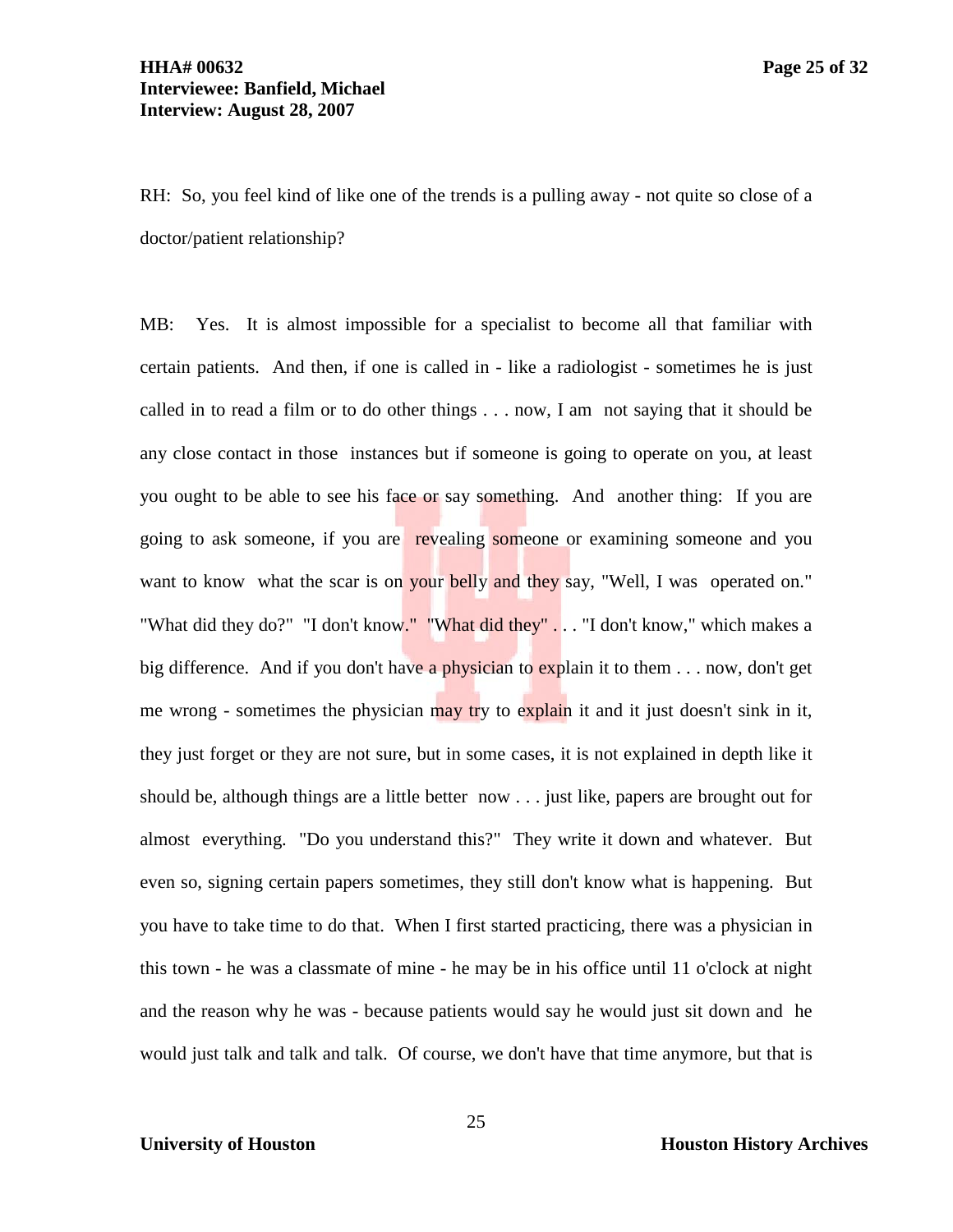# **HHA# 00632 Page 26 of 32 Interviewee: Banfield, Michael Interview: August 28, 2007**

the difference in the way medicine is now. I think you had better let me leave that alone now!

RH: O.K. Well, you know, the HMOs, Medicaid, Medicare, that is something that we wanted to make sure that we touched on so I am glad you said that. Well, how do you think that African American physicians have helped the black community of Houston?

MB: Well, as I said, you know, if you are dedicated to take care of those patients who come to you and the majority may be black although most physicians now are treating everybody - it may not be as much of a black . . . whatever, ethnic group that you are treating but I think all in all, if you remember your background and what have you, you are going to see what you can do or what is possible to help your culture, your background. So, you can play a role in that matter.

RH: We talked about segregation, integration, schools. I wanted to touch on a little bit more about some of your own personal experiences with discrimination. You were here when the Houston Medical Forum went ahead and formed the membership, and you were here then when like the sit-ins and things were starting. What was kind of your experience with that?

MB: When they had what? ...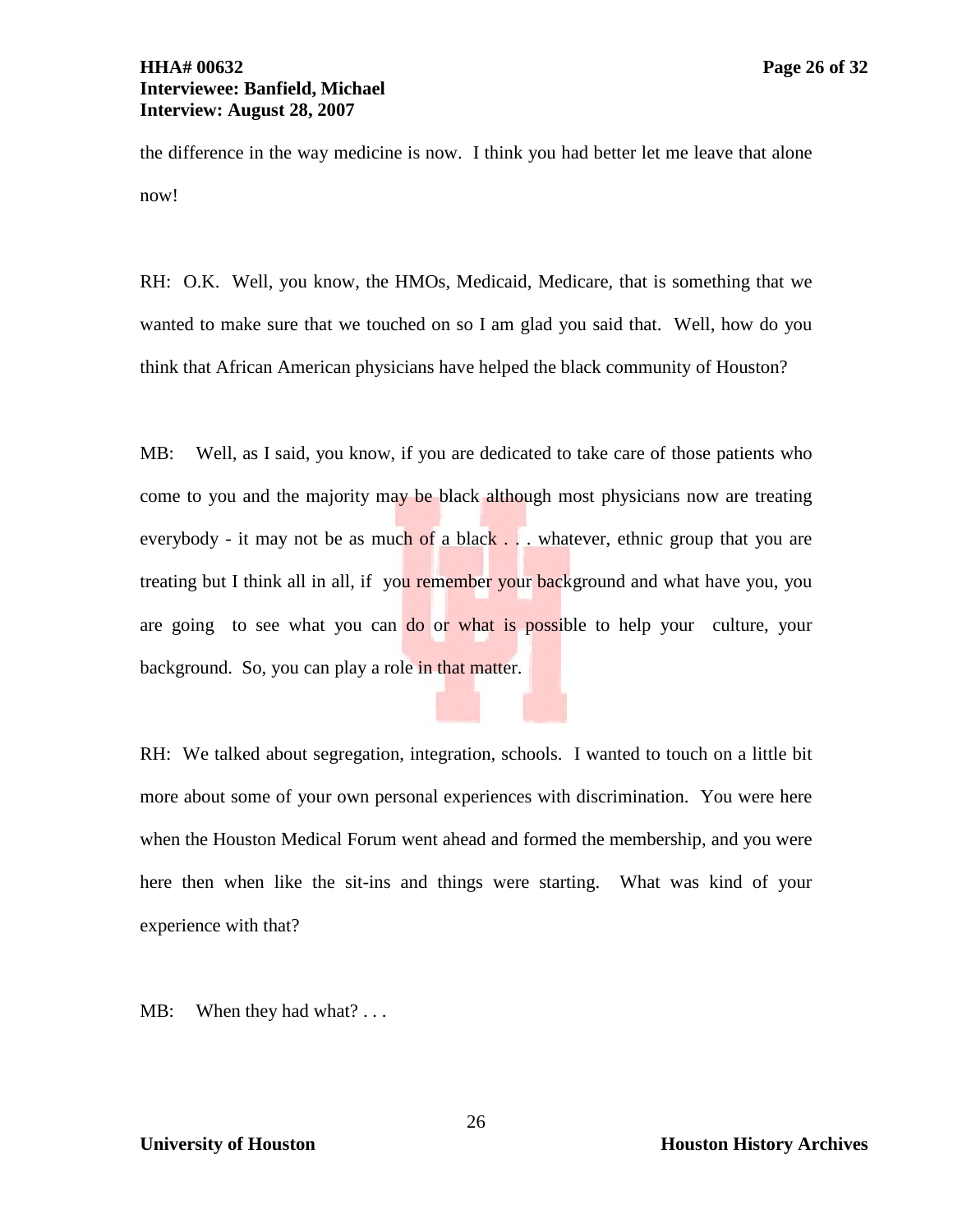# **HHA# 00632 Page 27 of 32 Interviewee: Banfield, Michael Interview: August 28, 2007**

MB: Yes, well, that is true. I was located near Texas Southern, so they had a few instances. And then, I knew some of the instructors, the faculty members, so it was sort of an unsettled time. But yet, you would want to offer advice to those. You would have to be able to come up with, not the right answer all the time but, you know, you would have to be more level headed in what you would tell someone. In those situations, people sometimes in anger will think a certain way and you have to be able to calm things down to some degree. I think you can play a role in that matter.

RH: All right, the next question that I wanted to make sure we got to was, if you had a young person, young African American person saying, "I would like to go into medicine, "what kind of advice would you give them?

MB: I would tell them, first of all, you have to have a sincere desire to really practice medicine and to help your fellow man as far as health wise and other situations. Medicine is not a field you go into to make money. You go into it . . . you are going to make a good income. If you are really looking forward to making money, then if you are practicing medicine and you like medicine, then you get an investment counselor or someone and that is where you are going to make your money - on your investments, not on the actual practice of medicine because you will find out it will deter you from practicing medicine the way it is if you think you can make a certain amount of money or make all this money just practicing medicine. It just does not work that way. So, don't get too involved in the idea of making money just off of practicing medicine, although quite a few do. Not like attorneys but anyway . . . medicine is a good practice,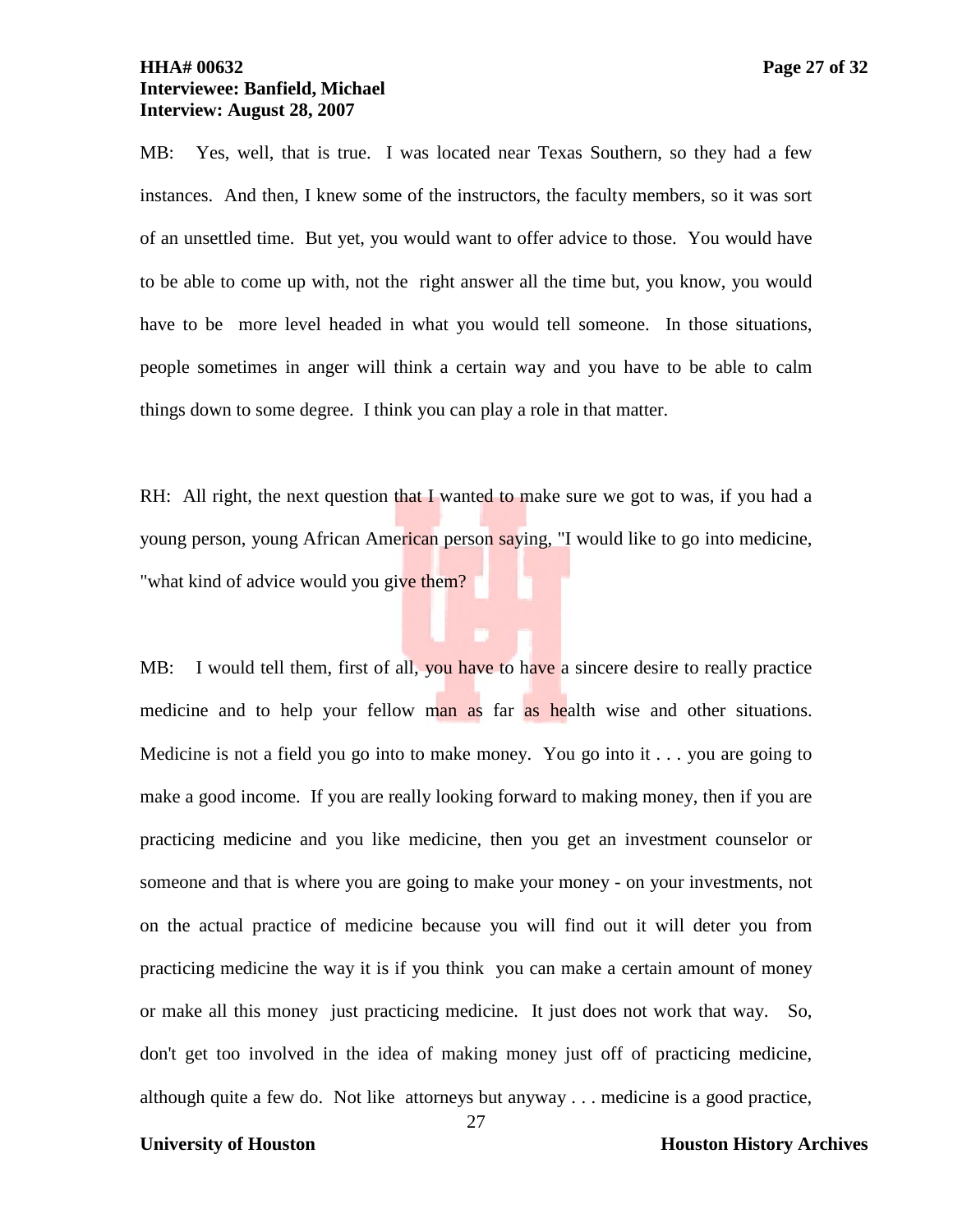# **HHA# 00632 Page 28 of 32 Interviewee: Banfield, Michael Interview: August 28, 2007**

it is a good living, and it is a good field, and if you really have a sincere desire to do something for your fellow man, then you go into medicine. But don't go in there with just one idea - I am going to see how much money I can make. This almost comes out on these talk shows or on the game shows, when they ask the person, "What do you want to do?" or "What happens when you finish here?" And most of them now, they say they want to be an attorney. And they will tell you in a minute - "That is where the money is." Now, being an attorney, you should have a desire to be able to do things, to solve different problems, right? Not the sole aim is to see how much money I can make. But that is the way it goes.

RH: O.K. We have been asking people about the disease, sickle cell anemia, and kind of talking a little bit about other diseases that affect predominantly the African American population.

MB: Well, I am glad you brought that up because some of these diseases . . . now, sickle cell is one that there is a trait or hereditary factor, strong factor, and certain diseases of that nature, but when you say that high blood pressure, diabetes, prostate cancer, other cancers, is more of a black problem, that is not necessarily true. The problem arises when you are in a situation where you cannot afford your medicine and therefore, if you do not take your medicine, your pressure is going to be up. It is a socioeconomic problem and what is happening now -- the drug companies will latch onto this and say, well, this works better in the black race than it does in the other race. I have been to meetings . . . and I remember when I first started practicing, the psychiatrist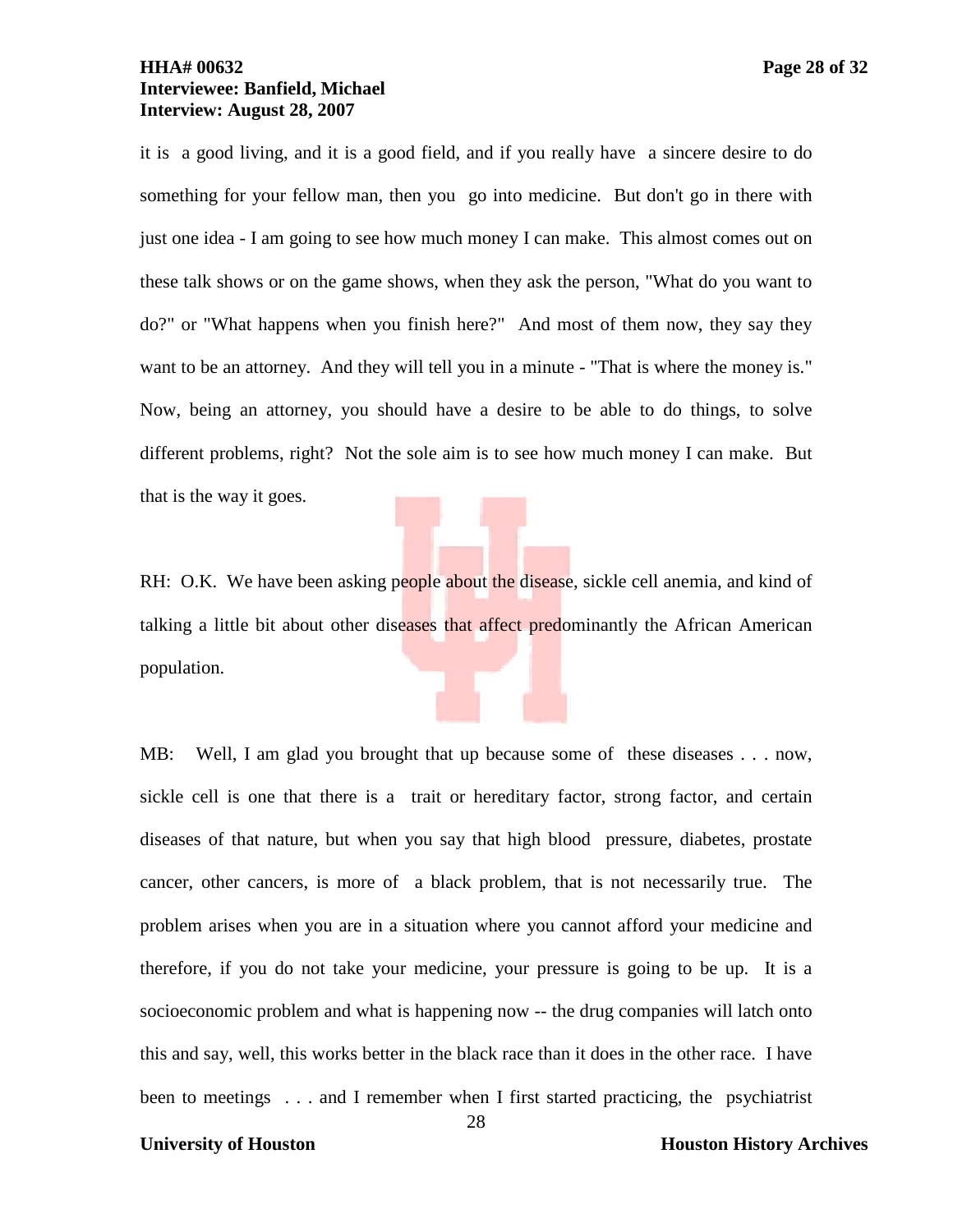## **HHA# 00632 Page 29 of 32 Interviewee: Banfield, Michael Interview: August 28, 2007**

gave a lecture and they ran a study on thousands of black Detroit auto workers and thousands of Mississippi white sharecroppers, and they did a study on the incidence of high blood pressure, and this was over a period of time. Now, this was early in my practice, so I got this information early. They found out that the incidence of high blood pressure was higher in the Mississippi white sharecroppers than it was in the Detroit workers because if you do not know where your next meal is coming, if you have to buy fatback or whatever to eat, all of those things are going to affect your pressure. You know yourself, right now, the Japanese are beginning to have a higher incidence of heart disease or whatever, because they have changed their diet more to an American diet instead of the fish and rice than they have been eating. So, when you say a racial situation - don't get me wrong - sickle cell is a race . . . Mediterranean illnesses are some race problems but when you say cancer in this person sometimes it is not found as early because they do not have the resources to discover them or to cure them, to get an early cure. So, I think that plays a role more than a black and white situation.

RH: Well, there was one thing that kind of popped in my head when you were talking about the cervical Pap, when you went to Kenya and they were trying to train how to give that, that the incidence of cervical cancer has gone up - do they know why that is or do they have any ideas why that would be . . . why that is going up over in third world countries?

29 MB: It is not going up, it is the fact that . . . well, you know, cervical cancer now has been on TV and the media recently . . . HPV is the main factor in cervical cancer. So,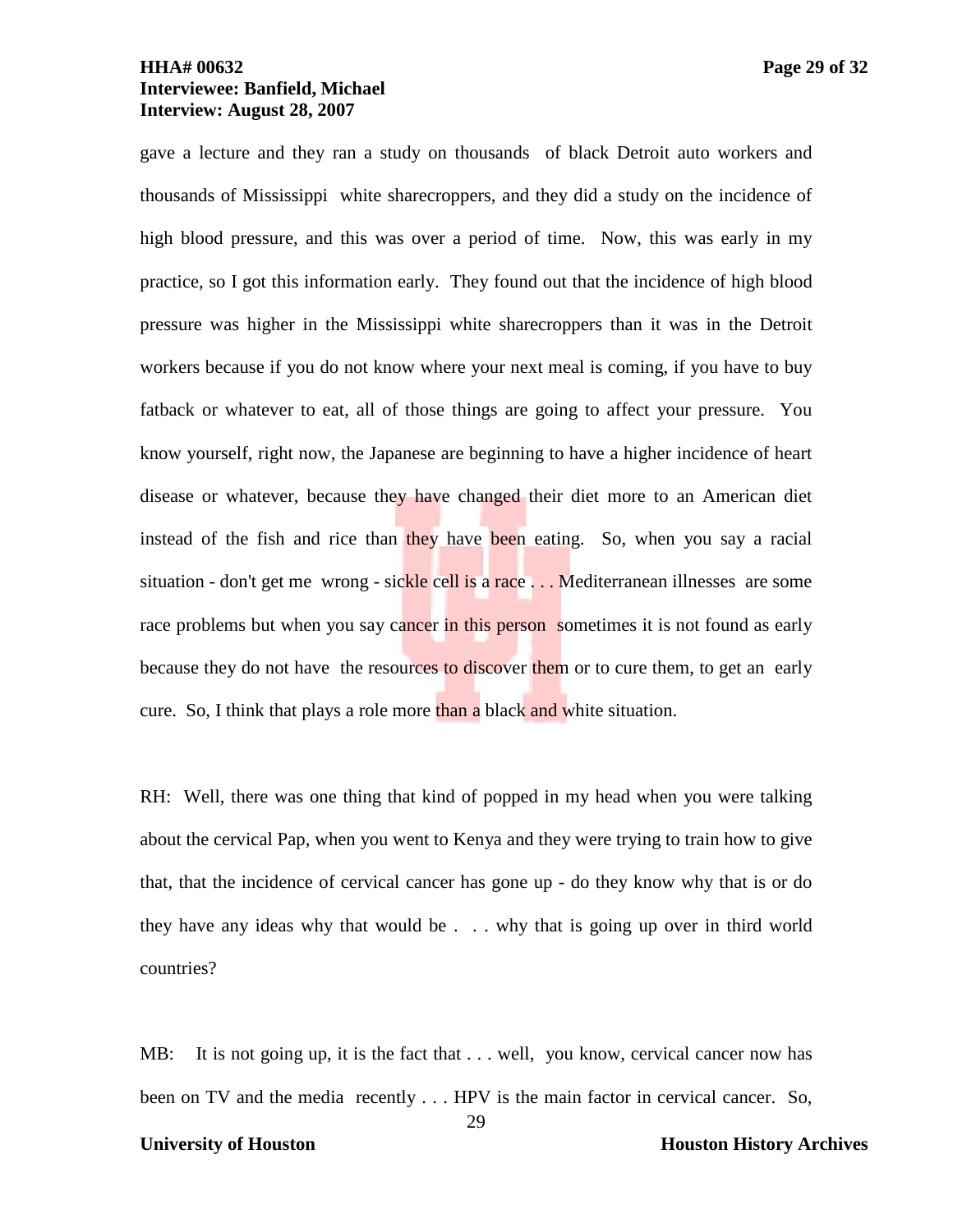since the incidence of AIDS is much higher over there than other diseases . . . I did not say it was going up, I am saying that the cure rate is not what it should be because they do not do the Pap smears. And we are only trying to get them to learn how to do Pap smears so they can get an early cure rate. The obstetricians are doing colposcopies or showing the doctors how to do that so they can get a cure rate early.

RH: O.K. I think I have touched on most of the things that I wanted to talk about. You said you were Chief of Staff at Riverside. When was that?

MB: That was when they moved out actually from the old building, from the old Cullen Building to the new building. I was the Chief of Staff the first year they were in that new complex there. And I let them know at the time that it is not the building, it is the person who works in the building that helps medicine or to improve the health of the person, not the building. If a nurse is there and if someone wants a glass of water and the person says, "I would like to have me a glass of water," and they are laying in bed, they cannot do anything about it, they have to ask . . . the nurse says, "I will be right back," and she comes back 2 hours later, that is not too good, is it?

RH: No, it isn't. That is not a good thing. We have been kind of asking about one of the major . . . well, the Bakke case. Are you familiar with the Bakke case at all?

MB: Well, diversity in the enrollments and what have you, to me, I still think a person who is qualified and performs at a certain level . . . in their upper class levels, they should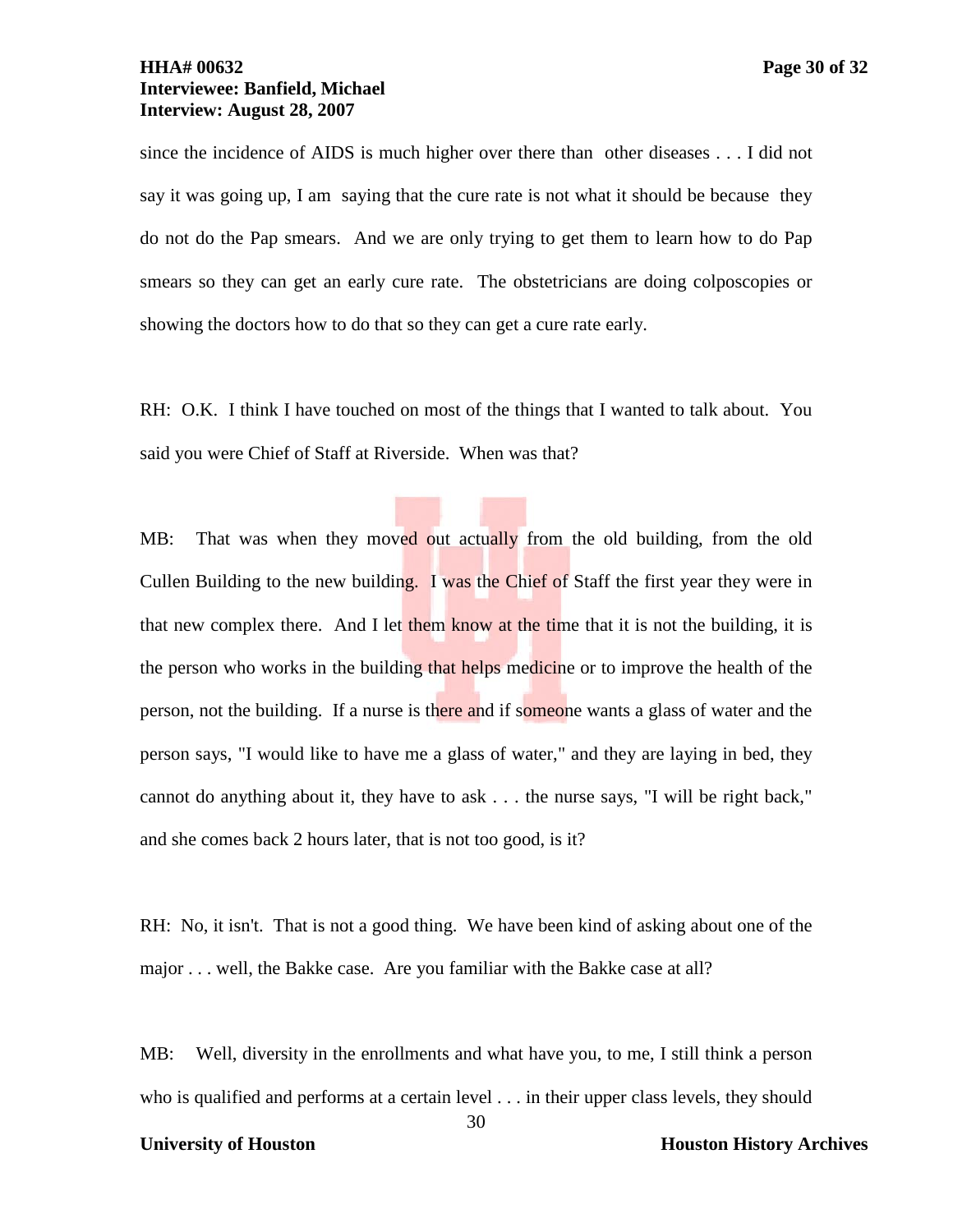## **HHA# 00632 Page 31 of 32 Interviewee: Banfield, Michael Interview: August 28, 2007**

be considered no matter what race. I think it is good to have people of different races admitted because unfortunately, they may not have had the background that they should have and it wasn't their fault and yet, the only way they can get into some of these schools is if they were admitted with lesser qualifications. It is a situation that is hard to determine what to do, to tell you the truth. And yet, you feel like the person who is performing well, who does well, they should be allowed to enter a university of choice if they meet all the requisites for entering that university. Do you understand what I am saying or trying to say?

RH: I believe I do, yes. Well,  $I$  think I have gone through everything. Was there anything you wanted to add?

MB: When I saw.  $\ldots$ , to tell you the truth, I tried to insert as much as I could or say as much as I could.

RH: Yes, and I appreciate that.

MB: And I did not want to give you an overabundance of information or what have you.

RH: Yes, well, I don't think you can ever have too much information, to be honest with you, and I appreciate how much you gave us. It is good. Well, thank you very much.